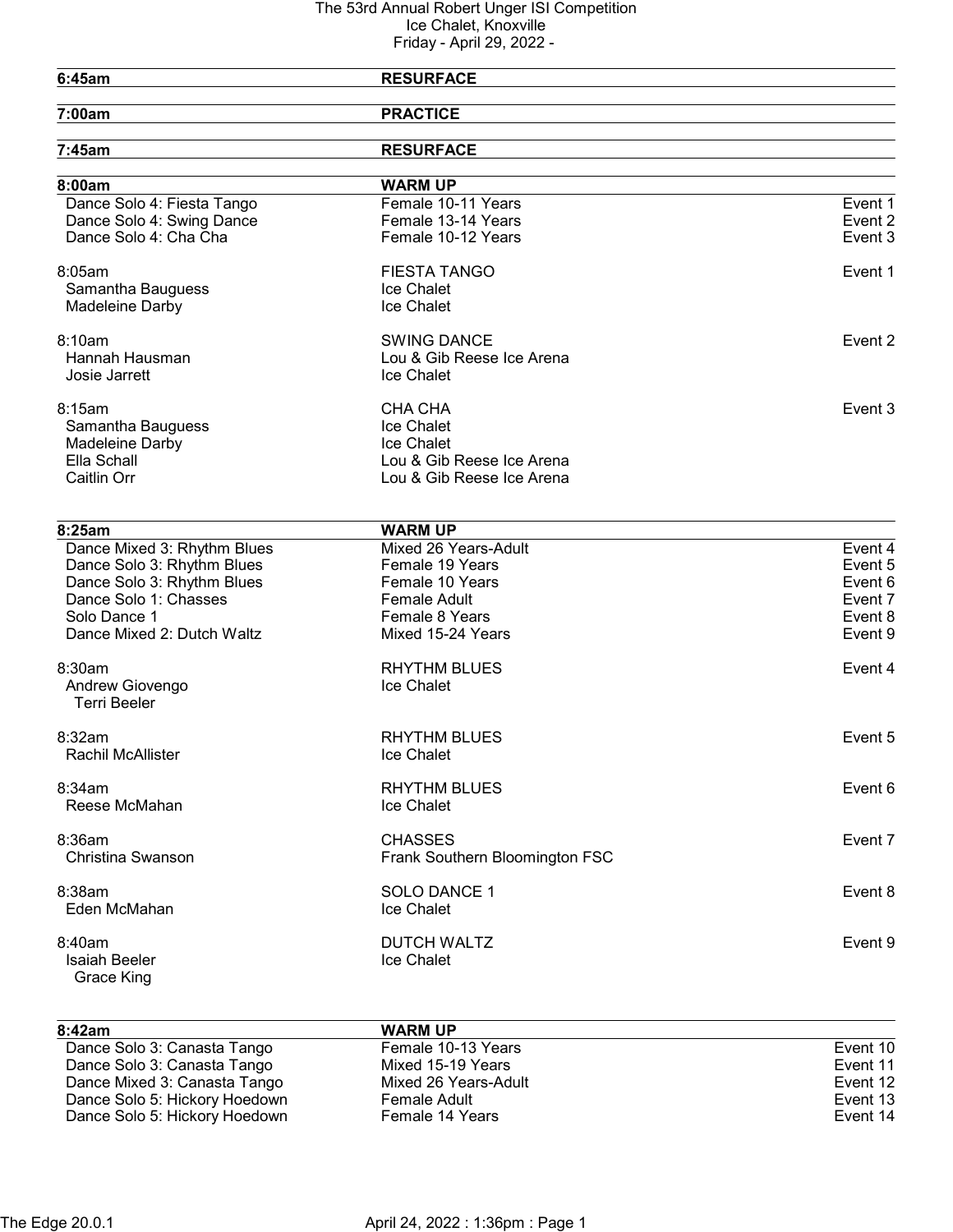|                                         | The 53rd Annual Robert Unger ISI Competition<br>Ice Chalet, Knoxville |          |
|-----------------------------------------|-----------------------------------------------------------------------|----------|
|                                         | Friday - April 29, 2022 -                                             |          |
|                                         |                                                                       |          |
| 8:47am                                  | <b>CANASTA TANGO</b>                                                  | Event 10 |
| Reese McMahan<br>Caitlin Orr            | Ice Chalet<br>Lou & Gib Reese Ice Arena                               |          |
| Alexandra Amyx                          | Lou & Gib Reese Ice Arena                                             |          |
| <b>Maddison Ragle</b>                   | Ice Chalet                                                            |          |
| 8:55am                                  | <b>CANASTA TANGO</b>                                                  | Event 11 |
| Isaiah Beeler                           | Ice Chalet                                                            |          |
| <b>Rachil McAllister</b>                | <b>Ice Chalet</b>                                                     |          |
| 8:59am                                  | <b>CANASTA TANGO</b>                                                  | Event 12 |
| Andrew Giovengo<br><b>Terri Beeler</b>  | Ice Chalet                                                            |          |
| 9:01am                                  | <b>HICKORY HOEDOWN</b>                                                | Event 13 |
| Jean Paradise                           | Huntsville Skating School                                             |          |
|                                         |                                                                       |          |
| 9:03am                                  | <b>HICKORY HOEDOWN</b>                                                | Event 14 |
| Lillyanna Jacklet                       | Ice Chalet                                                            |          |
| 9:06am                                  | <b>WARM UP</b>                                                        |          |
| Dance Solo 2: Dutch Waltz               | Female 10-11 Years                                                    | Event 15 |
| Dance Solo 2: Dutch Waltz               | Mixed 24 Years-Adult                                                  | Event 16 |
| 9:11am                                  | <b>DUTCH WALTZ</b>                                                    | Event 15 |
| <b>Mairen Stiefel</b>                   | Ice Chalet                                                            |          |
| Samantha Rieger                         | Ice Chalet                                                            |          |
| 9:17am                                  | <b>DUTCH WALTZ</b>                                                    | Event 16 |
| <b>Grace King</b>                       | Ice Chalet                                                            |          |
| Dan Moore                               | Huntsville Skating School                                             |          |
| Helen Sylvester                         | Huntsville Skating School                                             |          |
| 9:23am                                  | <b>WARM UP</b>                                                        |          |
| Dance Mixed 10: Westminster Waltz       | Mixed 15-18 Years                                                     | Event 17 |
| Dance Solo 7: Tango                     | Mixed 16-17 Years                                                     | Event 18 |
| Dance Solo 5: Willow Waltz              | Female 14-16 Years                                                    | Event 19 |
| Dance Solo 7: Rocker Foxtrot            | Mixed 16-17 Years                                                     | Event 20 |
| 9:28am                                  | <b>WESTMINSTER WALTZ</b>                                              | Event 17 |
| Altair Zentgraf<br><b>Bonnie Dudley</b> | Ice Chalet                                                            |          |
|                                         | <b>TANGO</b>                                                          | Event 18 |
| 9:31am<br>Noah Hausman                  | Lou & Gib Reese Ice Arena                                             |          |
| Kenadi Scarberry                        | Lou & Gib Reese Ice Arena                                             |          |
| 9:37am                                  | <b>WILLOW WALTZ</b>                                                   | Event 19 |
| Lillyanna Jacklet                       | Ice Chalet                                                            |          |
| Alisa Apostoaei                         | Ice Chalet                                                            |          |
| 9:42am                                  | ROCKER FOXTROT                                                        | Event 20 |
| Noah Hausman                            | Lou & Gib Reese Ice Arena                                             |          |
| Isabela Miller                          | Ice Chalet<br>Lou & Gib Reese Ice Arena                               |          |
| Kenadi Scarberry                        |                                                                       |          |

| 9:51am                         | <b>WARM UP</b>     |          |
|--------------------------------|--------------------|----------|
| Dance Solo 10: Argentine Tango | Male 15 Years      | Event 21 |
| Open Solo FD Platinum          | Female 19 Years    | Event 22 |
| Open Solo FD Gold              | Female 17-18 Years | Event 23 |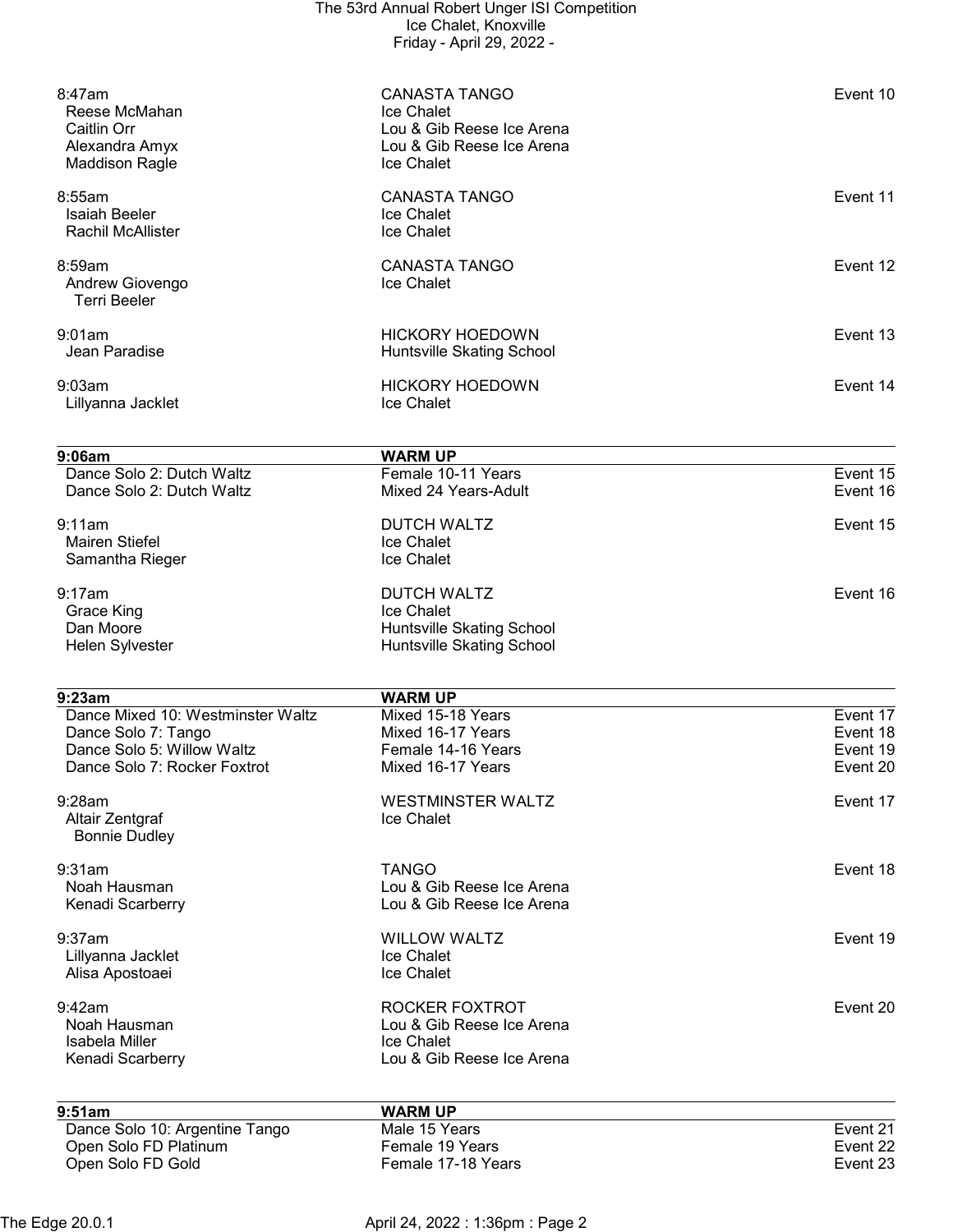| $9:56$ am<br>Altair Zentgraf                         | ARGENTINE TANGO<br>Ice Chalet                                               | Event 21 |
|------------------------------------------------------|-----------------------------------------------------------------------------|----------|
| $9:59$ am<br>Kaitlyn Nash                            | OPEN SOLO FD PLATINUM<br>Lou & Gib Reese Ice Arena                          | Event 22 |
| 10:01am<br>Kenadi Scarberry<br><b>Charlet Geiger</b> | OPEN SOLO FD GOLD<br>Lou & Gib Reese Ice Arena<br>Lou & Gib Reese Ice Arena | Event 23 |

| 10:06am                  | <b>RESURFACE</b>                     |          |
|--------------------------|--------------------------------------|----------|
| 10:21am                  | <b>WARM UP</b>                       |          |
| Footwork 3               | Female Adult                         | Event 24 |
| Footwork 4               | Female 10-11 Years                   | Event 25 |
| Footwork 4               | Female 13-14 Years                   | Event 26 |
| 10:24am                  | <b>FOOTWORK3</b>                     | Event 24 |
| Autumn Knoth-Jez         | Huntsville Skating School            |          |
| 10:26am                  | FOOTWORK 4                           | Event 25 |
| Samantha Bauguess        | Ice Chalet                           |          |
| Isabella Mitchell        | Huntsville Skating School            |          |
| Ella Schall              | Lou & Gib Reese Ice Arena            |          |
| 10:32am                  | <b>FOOTWORK4</b>                     | Event 26 |
| Alexandra Amyx           | Lou & Gib Reese Ice Arena            |          |
| Hannah Hausman           | Lou & Gib Reese Ice Arena            |          |
| Alex Gowans              | Lou & Gib Reese Ice Arena            |          |
|                          |                                      |          |
| 10:37am<br>Footwork 3-4  | <b>WARM UP</b><br>Female 16-19 Years | Event 27 |
|                          | Male 26 Years-Adult                  | Event 28 |
| Footwork 4<br>Footwork 5 | Female 15 Years                      | Event 29 |
|                          |                                      |          |
| 10:40am                  | FOOTWORK 3-4                         | Event 27 |
| <b>Rosie Christy</b>     | Lou & Gib Reese Ice Arena            |          |
| <b>Rachil McAllister</b> | Ice Chalet                           |          |
| 10:44am                  | <b>FOOTWORK4</b>                     | Event 28 |
| Andrew Giovengo          | Ice Chalet                           |          |
| <b>Tony Knox</b>         | Ice Chalet                           |          |
| 10:47am                  | <b>FOOTWORK 5</b>                    | Event 29 |
| Alexa Roth               | Ice Chalet                           |          |
|                          |                                      |          |
| 10:49am                  | <b>WARM UP</b>                       |          |
| Footwork 6-7             | Mixed 14-16 Years                    | Event 30 |
| Footwork 6-7             | Female 18-20 Years                   | Event 31 |
| 10:52am                  | FOOTWORK 6-7                         | Event 30 |
| <b>Channing Clarke</b>   | Ice Chalet                           |          |
| Isabela Miller           | Ice Chalet                           |          |
| Sora Imai                | Ice Chalet                           |          |
| 10:58am                  | FOOTWORK 6-7                         | Event 31 |
| <b>Charlet Geiger</b>    | Lou & Gib Reese Ice Arena            |          |
| Jaedyn Sobota            | Ice Chalet                           |          |
| Kaitlyn Nash             | Lou & Gib Reese Ice Arena            |          |
| Shannon Davis            | Ice Chalet                           |          |

The Edge 20.0.1 April 24, 2022 : 1:36pm : Page 3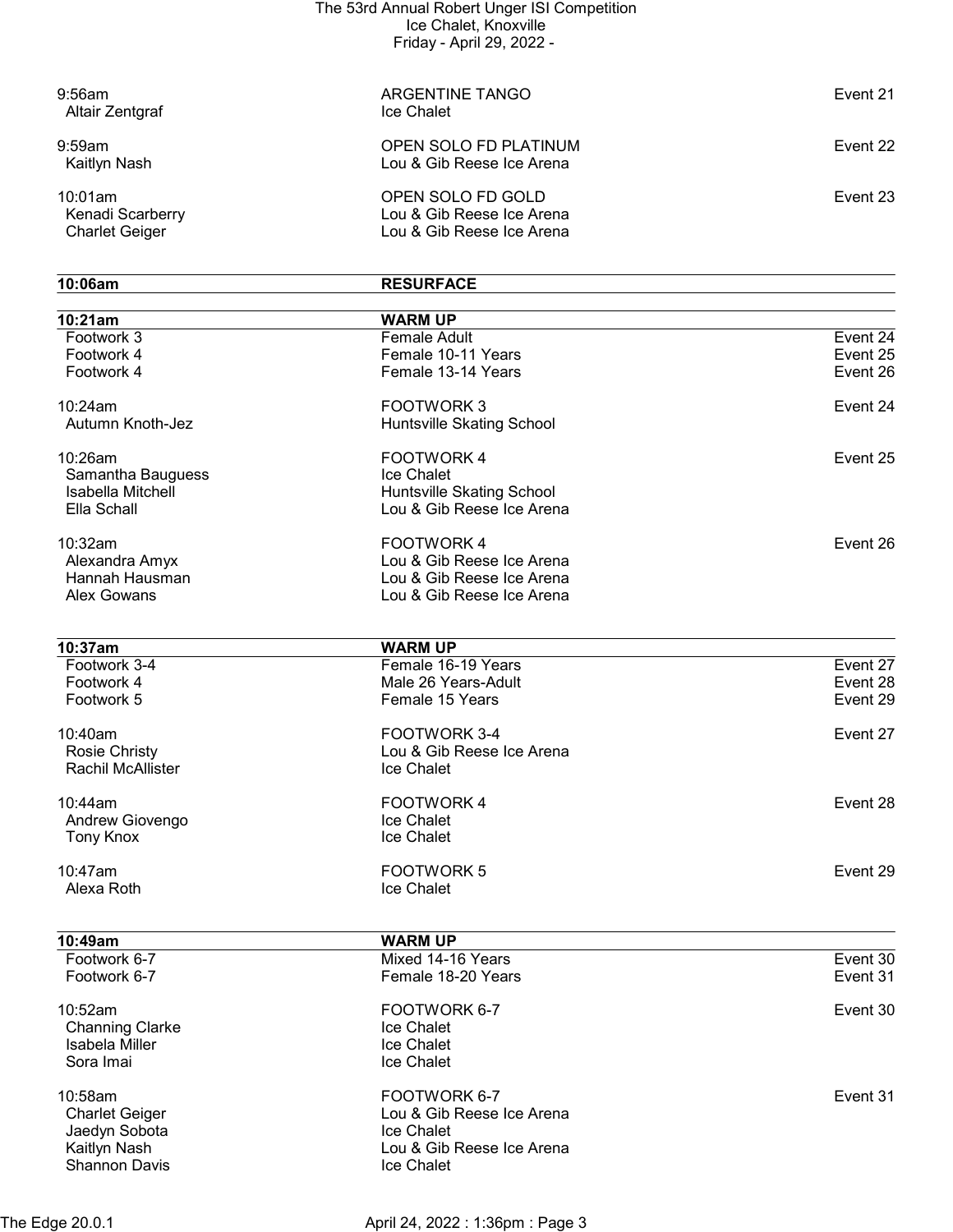| 11:05am                  | <b>WARM UP</b>            |          |
|--------------------------|---------------------------|----------|
| Freestyle 1              | Female 8-9 Years          | Event 32 |
| Freestyle 1              | Female 14-16 Years        | Event 33 |
| Freestyle 1              | Female 24 Years-Adult     | Event 34 |
|                          |                           |          |
| 11:10am                  | <b>FREESTYLE 1</b>        | Event 32 |
| <b>Brooke Ming</b>       | Huntsville Skating School |          |
| Emma Nolen               | Ice Chalet                |          |
|                          |                           |          |
| 11:15am                  | <b>FREESTYLE 1</b>        | Event 33 |
| <b>Haley McAdams</b>     | Huntsville Skating School |          |
| Carly Farone             | Ice Chalet                |          |
|                          |                           |          |
| 11:20am                  | <b>FREESTYLE 1</b>        | Event 34 |
| Grace King               | Ice Chalet                |          |
| <b>Terri Beeler</b>      | Ice Chalet                |          |
|                          |                           |          |
| 11:25am                  | <b>WARM UP</b>            |          |
| Freestyle 2              | Male 8 Years              | Event 35 |
|                          | Female 9-10 Years         | Event 36 |
| Freestyle 2              |                           |          |
| Freestyle 2              | Female 11 Years           | Event 37 |
| 11:30am                  | <b>FREESTYLE 2</b>        | Event 35 |
| Isaac Hausman            | Lou & Gib Reese Ice Arena |          |
|                          |                           |          |
| 11:33am                  | <b>FREESTYLE 2</b>        | Event 36 |
| <b>Melody Martin</b>     | Lou & Gib Reese Ice Arena |          |
| Mairen Stiefel           | Ice Chalet                |          |
| Reese McMahan            | Ice Chalet                |          |
|                          |                           |          |
| 11:40am                  | <b>FREESTYLE 2</b>        | Event 37 |
| Caitlyn Nix              | Huntsville Skating School |          |
| Anna Claire Abney        | Huntsville Skating School |          |
| Kyleigh Pinkston         | Ice Chalet                |          |
|                          |                           |          |
|                          |                           |          |
| 11:48am                  | <b>WARM UP</b>            |          |
| Freestyle 3              | Female 9-11 Years         | Event 38 |
| Freestyle 3              | Female 14-19 Years        | Event 39 |
| 11:53am                  | <b>FREESTYLE 3</b>        |          |
|                          | Ice Chalet                | Event 38 |
| <b>Lily Mitchell</b>     | <b>Ice Chalet</b>         |          |
| Hannah Rieger            |                           |          |
| Megan Stewart            | Huntsville Skating School |          |
| Samantha Rieger          | Ice Chalet                |          |
| 12:03pm                  | <b>FREESTYLE 3</b>        | Event 39 |
| Makenna Crowe            | Edge Ice Center           |          |
| Corinne Hawkey           | <b>Ice Chalet</b>         |          |
| <b>Rachil McAllister</b> | Ice Chalet                |          |
|                          |                           |          |
|                          |                           |          |
| 12:10pm                  | <b>RESURFACE</b>          |          |
| 12:25pm                  | <b>PRACTICE</b>           |          |
|                          |                           |          |
| 1:10pm                   | <b>WARM UP</b>            |          |
| Freestyle 4              | Female 12-13 Years        | Event 40 |
| Open Pairs Gold          | Mixed 16-20 Years         | Event 41 |
|                          |                           |          |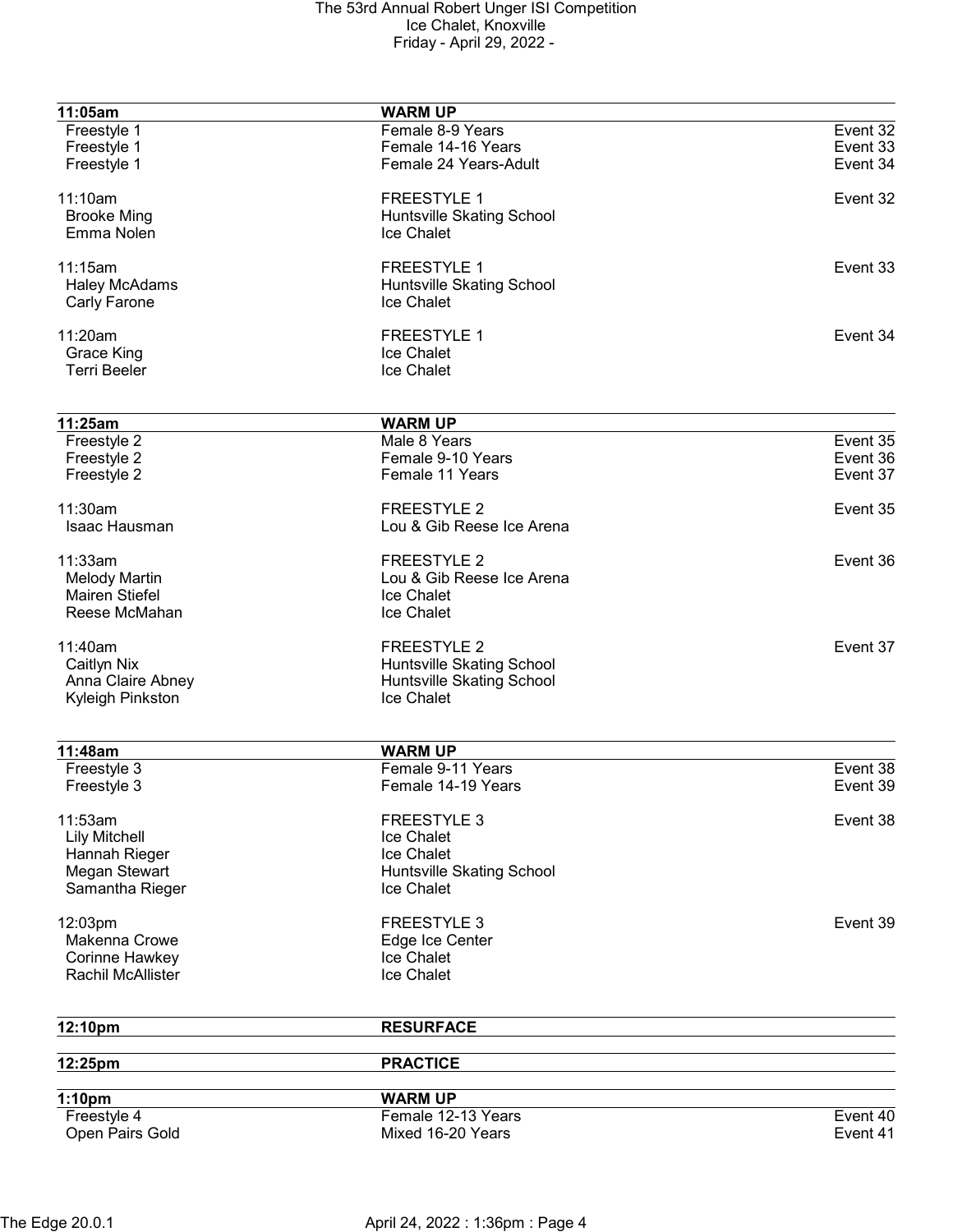| $1:15$ pm<br>Caitlin Orr<br>Leah Dalili | <b>FREESTYLE 4</b><br>Lou & Gib Reese Ice Arena<br>Ice Chalet | Event 40 |
|-----------------------------------------|---------------------------------------------------------------|----------|
| Ava Burleson                            | Ice Chalet                                                    |          |
| Hannah Hausman                          | Lou & Gib Reese Ice Arena                                     |          |
| Alexandra Amyx                          | Lou & Gib Reese Ice Arena                                     |          |
| 1:30 <sub>pm</sub>                      | <b>OPEN PAIRS GOLD</b>                                        | Event 41 |
| Isabela Miller                          | Ice Chalet                                                    |          |
| Jeshua Jacklet                          |                                                               |          |
|                                         |                                                               |          |
| 1:34 <sub>pm</sub>                      | <b>WARM UP</b>                                                |          |
| Freestyle 4                             | Male 9 Years                                                  | Event 42 |
| Freestyle 4                             | Female 14-16 Years                                            | Event 43 |
| Freestyle 4                             | <b>Female Adult</b>                                           | Event 44 |
| 1:39pm                                  | <b>FREESTYLE 4</b>                                            | Event 42 |
| <b>Mark Novak</b>                       | Huntsville Skating School                                     |          |
|                                         |                                                               |          |
| $1:42$ pm                               | <b>FREESTYLE 4</b>                                            | Event 43 |
| <b>Emma Herring</b>                     | Huntsville Skating School                                     |          |
| Alex Gowans                             | Lou & Gib Reese Ice Arena                                     |          |
| Sydney Chan                             | Ice Chalet                                                    |          |
| Evelyn Hawkey                           | Ice Chalet                                                    |          |
| $1:54$ pm                               | <b>FREESTYLE 4</b>                                            | Event 44 |
| Jennifer Arnold                         | Huntsville Skating School                                     |          |
|                                         |                                                               |          |
|                                         |                                                               |          |
|                                         |                                                               |          |
| $1:57$ pm                               | <b>RESURFACE</b>                                              |          |
| 2:12pm                                  | <b>WARM UP</b>                                                |          |
| Freestyle 5                             | Female 18 Years                                               | Event 45 |
| Freestyle 6                             | Female 20 Years                                               | Event 46 |
| Freestyle 8                             | Male 16 Years                                                 | Event 47 |
| $2:17$ pm                               | <b>FREESTYLE 5</b>                                            | Event 45 |
| <b>Charlet Geiger</b>                   | Lou & Gib Reese Ice Arena                                     |          |
|                                         |                                                               |          |
| 2:20 <sub>pm</sub>                      | FREESTYLE 6                                                   | Event 46 |
| <b>Shannon Davis</b>                    | Ice Chalet                                                    |          |
|                                         | <b>FREESTYLE 8</b>                                            | Event 47 |
| $2:24$ pm<br>Noah Hausman               | Lou & Gib Reese Ice Arena                                     |          |
|                                         |                                                               |          |
| 2:28pm                                  | <b>WARM UP</b>                                                |          |
| <b>Artistic FS1</b>                     | Female 24 Years                                               | Event 48 |
| <b>Artistic FS2</b>                     | Female 9-10 Years                                             | Event 49 |
| <b>Artistic FS3</b>                     | Female 9-12 Years                                             | Event 50 |
| <b>Artistic FS3</b>                     | Female 14-16 Years                                            | Event 51 |
|                                         |                                                               |          |
| $2:33$ pm                               | <b>ARTISTIC FS1</b>                                           | Event 48 |
| Grace King                              | Ice Chalet                                                    |          |
| $2:36$ pm                               | <b>ARTISTIC FS2</b>                                           | Event 49 |
| <b>Lillian Doss</b>                     | Huntsville Skating School                                     |          |
| Reese McMahan                           | Ice Chalet                                                    |          |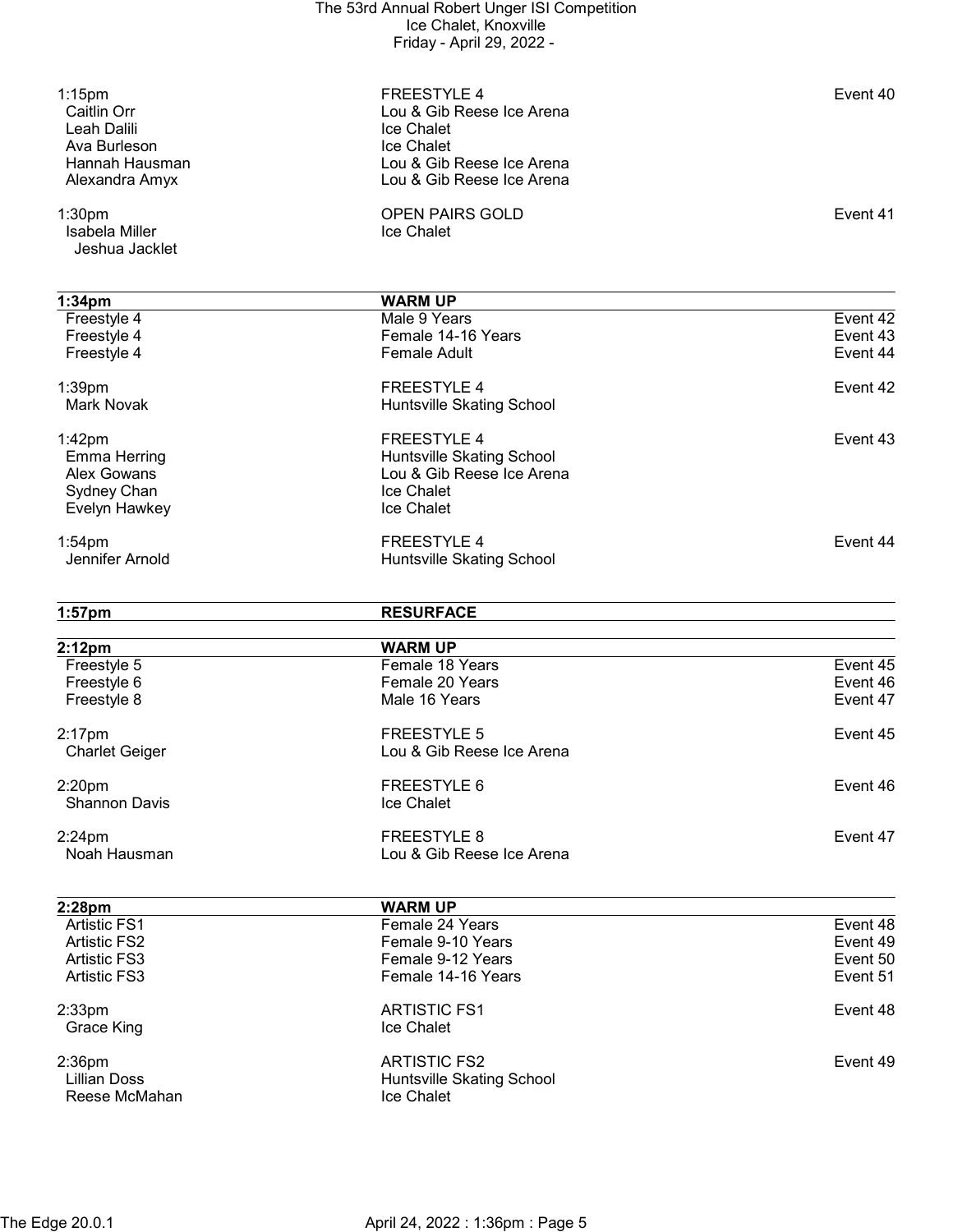| $2:41$ pm<br><b>Lily Mitchell</b><br>Samantha Rieger<br><b>Maddison Ragle</b> | <b>ARTISTIC FS3</b><br>Ice Chalet<br>Ice Chalet<br>Ice Chalet | Event 50 |
|-------------------------------------------------------------------------------|---------------------------------------------------------------|----------|
| 2:48pm<br>Lillyanna Jacklet<br>Reagan Murphy                                  | <b>ARTISTIC FS3</b><br>Ice Chalet<br>Ice Chalet               | Event 51 |
| 2:53 <sub>pm</sub>                                                            | <b>WARM UP</b>                                                |          |
| <b>Artistic FS3</b>                                                           | Female 19 Years                                               | Event 52 |
| <b>Artistic FS3</b>                                                           | <b>Female Adult</b>                                           | Event 53 |
| <b>Artistic FS4</b>                                                           | Female 10-13 Years                                            | Event 54 |
| <b>Artistic FS4</b>                                                           | Female 14-18 Years                                            | Event 55 |
| 2:58 <sub>pm</sub>                                                            | <b>ARTISTIC FS3</b>                                           | Event 52 |
| Arwen Roach                                                                   | Ice Chalet                                                    |          |
| <b>Rachil McAllister</b>                                                      | Ice Chalet                                                    |          |
| $3:03$ pm                                                                     | <b>ARTISTIC FS3</b>                                           | Event 53 |
| <b>Tricia Privette</b>                                                        | Lou & Gib Reese Ice Arena                                     |          |
|                                                                               |                                                               |          |
| 3:06pm                                                                        | <b>ARTISTIC FS4</b>                                           | Event 54 |
| Samantha Bauguess                                                             | Ice Chalet                                                    |          |
| Hannah Hausman                                                                | Lou & Gib Reese Ice Arena                                     |          |
| Madeleine Darby                                                               | Ice Chalet                                                    |          |
| 3:13 <sub>pm</sub>                                                            | <b>ARTISTIC FS4</b>                                           | Event 55 |
| <b>Alex Gowans</b>                                                            | Lou & Gib Reese Ice Arena                                     |          |
| <b>Rosie Christy</b>                                                          | Lou & Gib Reese Ice Arena                                     |          |
| <b>Cassandre Dodd</b>                                                         | Huntsville Skating School                                     |          |
| Josie Hamby                                                                   | Ice Chalet                                                    |          |
|                                                                               |                                                               |          |
| 3:23pm                                                                        | <b>WARM UP</b>                                                |          |
| <b>Artistic FS4</b>                                                           | Male 26 Years                                                 | Event 56 |
| <b>Artistic FS4</b>                                                           | Male Adult                                                    | Event 57 |
| <b>Artistic FS5</b>                                                           | Female 15 Years                                               | Event 58 |
| Artistic FS6                                                                  | Female 14-16 Years                                            | Event 59 |
| $3:28$ pm                                                                     | <b>ARTISTIC FS4</b>                                           | Event 56 |
| Andrew Giovengo                                                               | Ice Chalet                                                    |          |
| 3:31pm                                                                        | <b>ARTISTIC FS4</b>                                           | Event 57 |
| <b>Tony Knox</b>                                                              | Ice Chalet                                                    |          |
|                                                                               |                                                               |          |
| 3:33pm                                                                        | <b>ARTISTIC FS5</b>                                           | Event 58 |
| Alexa Roth                                                                    | Ice Chalet                                                    |          |
| Grace Graham                                                                  | Ice Chalet                                                    |          |
| 3:38pm                                                                        | <b>ARTISTIC FS6</b>                                           | Event 59 |
| Sora Imai                                                                     | Ice Chalet                                                    |          |
| <b>Isabela Miller</b>                                                         | Ice Chalet                                                    |          |
|                                                                               |                                                               |          |
| 3:44pm                                                                        | <b>WARM UP</b>                                                |          |
| Artistic FS6-Gold                                                             | Female 18-20 Years                                            | Event 60 |
| Artistic FS8-Platinum                                                         | Mixed 16-19 Years                                             | Event 61 |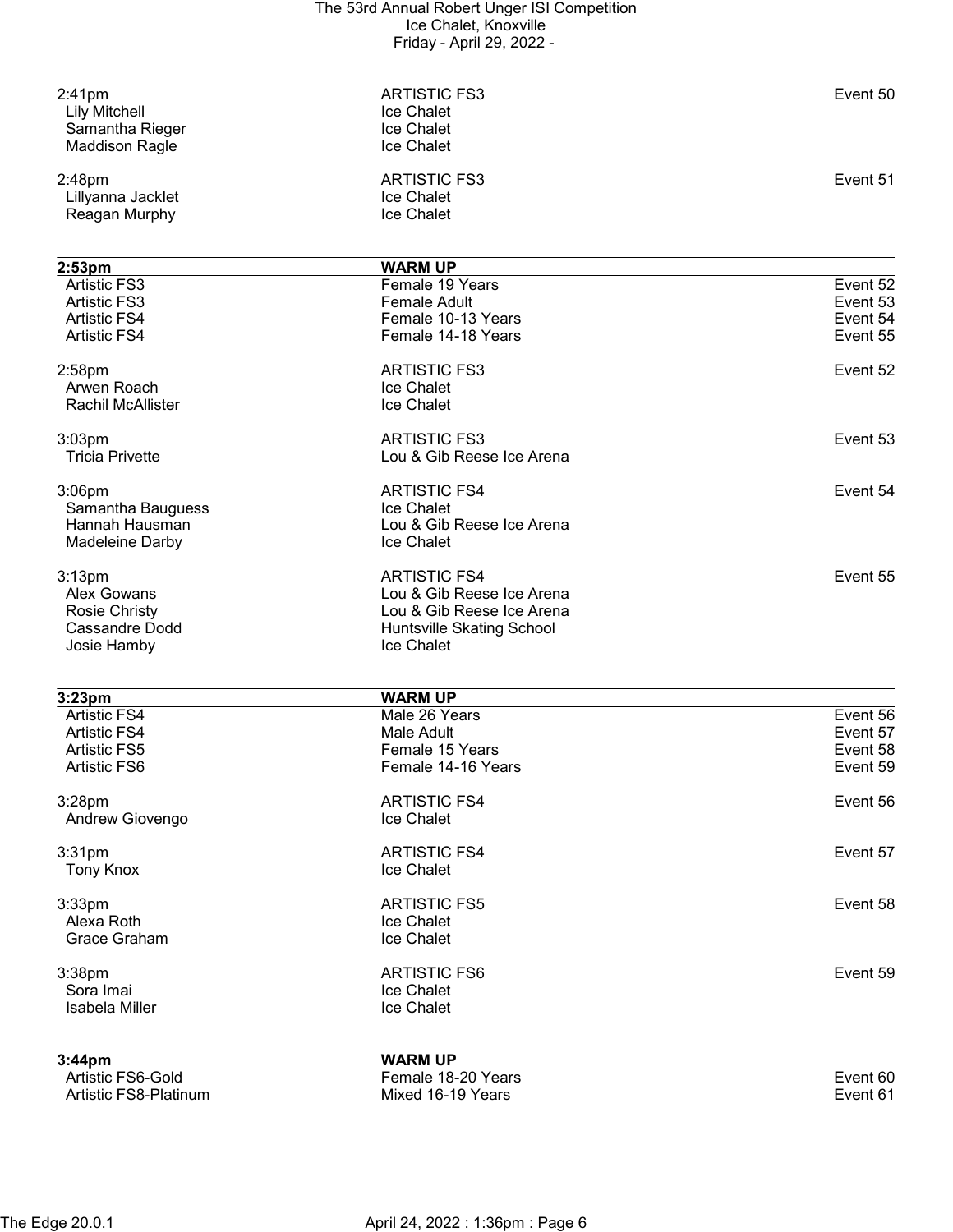Shannon Davis<br>
Bonnie Dudley<br>
Ice Chalet<br>
Ice Chalet Bonnie Dudley

Camron Nipper<br>Ericka Walter

3:49pm ARTISTIC FS6-GOLD Event 60 Lou & Gib Reese Ice Arena<br>Ice Chalet

3:58pm ARTISTIC FS8-PLATINUM Event 61 Lou & Gib Reese Ice Arena<br>Ice Chalet Huntsville Skating School

# 4:07pm RESURFACE

| 4:22 <sub>pm</sub>           | <b>WARM UP</b>                            |           |
|------------------------------|-------------------------------------------|-----------|
| Solo Comp. Pre Alpha         | Female 7 Years                            | Event 62A |
| Solo Comp. Alpha             | Female 6 Years                            | Event 62B |
| Solo Comp. Alpha             | Male 8 Years                              | Event 63A |
| Solo Comp. Alpha             | Female 9 Years                            | Event 63B |
| Solo Comp. Alpha             | Female 16 Years                           | Event 64A |
| Solo Comp. Beta              | Female 7 Years                            | Event 64B |
|                              | Female 9-11 Years                         |           |
| Solo Comp. Beta              |                                           | Event 65A |
| Solo Comp. Beta              | Female 14 Years                           | Event 65B |
| $4:25$ pm                    | SOLO COMP. PRE ALPHA: LOBBY SIDE          | Event 62A |
| Ryan Allen                   | Ice Chalet                                |           |
| $4:25$ pm                    | SOLO COMP. ALPHA: CLOCK SIDE              | Event 62B |
| Evelyn Heatherly             | Ice Chalet                                |           |
| $4:27$ pm                    | SOLO COMP. ALPHA: LOBBY SIDE              | Event 63A |
| <b>William Bauguess</b>      | Ice Chalet                                |           |
| $4:27$ pm                    | SOLO COMP. ALPHA: CLOCK SIDE              | Event 63B |
| Ella Neal                    | Edge Ice Center                           |           |
| 4:28pm                       | SOLO COMP. ALPHA: LOBBY SIDE              | Event 64A |
| Amy Davis                    | Ice Chalet                                |           |
|                              |                                           |           |
| $4:28$ pm<br>Alina Orlovskyy | SOLO COMP. BETA: CLOCK SIDE<br>Ice Chalet | Event 64B |
|                              |                                           |           |
| 4:30pm                       | SOLO COMP. BETA: LOBBY SIDE               | Event 65A |
| Evelyn Rose Swindeman        | Ice Chalet                                |           |
| Norah Paige Sawyers          | Ice Chalet                                |           |
| Allie Killeffer              | Ice Chalet                                |           |
| 4:30pm                       | SOLO COMP. BETA: CLOCK SIDE               | Event 65B |
| Mollie O'Beirne              | Huntsville Skating School                 |           |
|                              |                                           |           |
| 4:34pm                       | <b>WARM UP</b>                            |           |
| Solo Comp. Gamma             | Male 14 Years                             | Event 66A |
| Solo Comp. Gamma             | <b>Female Adult</b>                       | Event 66B |
| Solo Comp. Delta             | Female 6 Years                            | Event 67A |
| Solo Comp. Delta             | Female 8 Years                            | Event 67B |
| Solo Comp. Delta             | Male 8 Years                              | Event 68A |
| Solo Comp. Delta             | Female 12 Years                           | Event 68B |
| 4:37pm                       | SOLO COMP. GAMMA: LOBBY SIDE              | Event 66A |
| George Kohnstamm             | Ice Chalet                                |           |
| 4:37pm                       | SOLO COMP. GAMMA: CLOCK SIDE              | Event 66B |
| Rebecca Booth                | Huntsville Skating School                 |           |
|                              |                                           |           |

The Edge 20.0.1 **April 24, 2022 : 1:36pm : Page 7**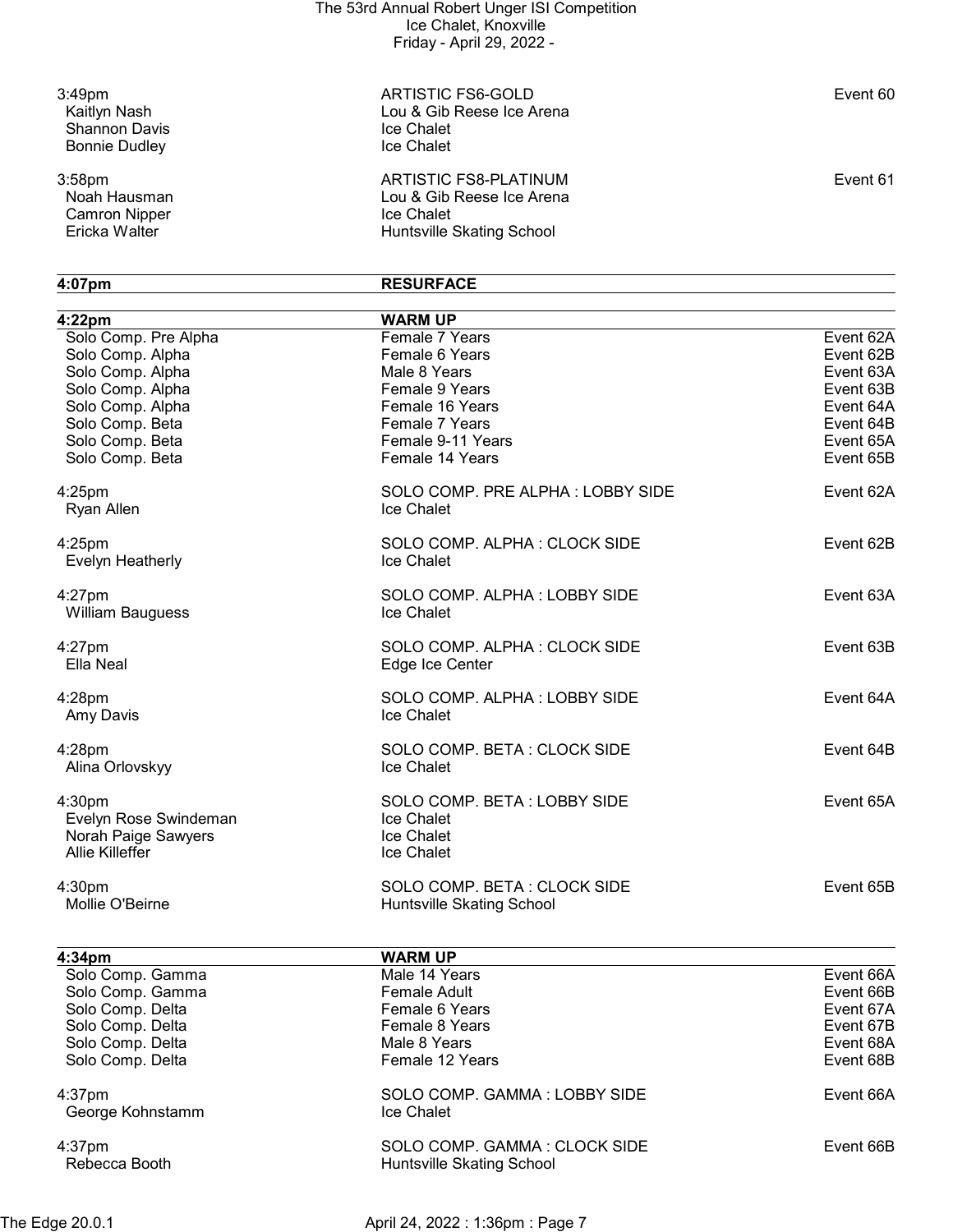| The 53rd Annual Robert Unger ISI Competition<br>Ice Chalet, Knoxville<br>Friday - April 29, 2022 -       |                                                                                                               |                                                                            |
|----------------------------------------------------------------------------------------------------------|---------------------------------------------------------------------------------------------------------------|----------------------------------------------------------------------------|
| 4:39 <sub>pm</sub><br><b>Barbara Nicks</b>                                                               | SOLO COMP. DELTA: LOBBY SIDE<br>Ice Chalet                                                                    | Event 67A                                                                  |
| 4:39pm<br>Eden McMahan<br><b>Whitley Bauguess</b>                                                        | SOLO COMP. DELTA: CLOCK SIDE<br>Ice Chalet<br>Ice Chalet                                                      | Event 67B                                                                  |
| $4:42$ pm<br><b>Colton Jarrett</b>                                                                       | SOLO COMP. DELTA: LOBBY SIDE<br><b>Ice Chalet</b>                                                             | Event 68A                                                                  |
| 4:42pm<br>Sophie Caffrey                                                                                 | SOLO COMP. DELTA: CLOCK SIDE<br>Ice Chalet                                                                    | Event 68B                                                                  |
| 4:43pm                                                                                                   | <b>WARM UP</b>                                                                                                |                                                                            |
| Solo Comp. FS1<br>Solo Comp. FS1<br>Solo Comp. FS2<br>Solo Comp. FS2<br>Solo Comp. FS2<br>Solo Comp. FS2 | Male 12 Years<br>Female 16 Years<br>Male 8 Years<br>Female 10 Years<br>Female 17 Years<br><b>Female Adult</b> | Event 69A<br>Event 69B<br>Event 70A<br>Event 70B<br>Event 71A<br>Event 71B |
| 4:46pm<br>Shan Chohan                                                                                    | SOLO COMP. FS1: LOBBY SIDE<br>Ice Chalet                                                                      | Event 69A                                                                  |
| $4:46$ pm<br>Carly Farone                                                                                | SOLO COMP. FS1: CLOCK SIDE<br>Ice Chalet                                                                      | Event 69B                                                                  |
| 4:48pm<br>Isaac Hausman                                                                                  | SOLO COMP. FS2 : LOBBY SIDE<br>Lou & Gib Reese Ice Arena                                                      | Event 70A                                                                  |
| 4:48pm<br>Reese McMahan<br><b>Mairen Stiefel</b>                                                         | SOLO COMP. FS2 : CLOCK SIDE<br>Ice Chalet<br>Ice Chalet                                                       | Event 70B                                                                  |
| 4:51 <sub>pm</sub><br><b>Grace Molloy</b>                                                                | SOLO COMP. FS2: LOBBY SIDE<br>Huntsville Skating School                                                       | Event 71A                                                                  |
| $4:51$ pm<br>Helen Sylvester                                                                             | SOLO COMP. FS2 : CLOCK SIDE<br>Huntsville Skating School                                                      | Event 71B                                                                  |
| 4:52pm<br>Solo Comp. FS3<br>Solo Comp. FS3<br>Solo Comp. FS3<br>Solo Comp. FS4                           | <b>WARM UP</b><br>Female 9-11 Years<br>Female 14-15 Years<br>Female 19 Years<br>Female 10-11 Years            | Event 72A<br>Event 72B<br>Event 73A<br>Event 73B                           |
| 4:57pm<br><b>Lily Mitchell</b><br><b>Adalyn Martin</b>                                                   | SOLO COMP. FS3: LOBBY SIDE<br>Ice Chalet<br>Lou & Gib Reese Ice Arena                                         | Event 72A                                                                  |
| 4:57pm<br>Makenna Crowe<br>Corinne Hawkey                                                                | SOLO COMP. FS3: CLOCK SIDE<br>Edge Ice Center<br>Ice Chalet                                                   | Event 72B                                                                  |
| 5:00pm<br>Rachil McAllister                                                                              | SOLO COMP. FS3: LOBBY SIDE<br>Ice Chalet                                                                      | Event 73A                                                                  |
| 5:00pm                                                                                                   | SOLO COMP. FS4 : CLOCK SIDE                                                                                   | Event 73B                                                                  |

Samantha Bauguess **In the Samantha Bauguess Ice Chalet** Madeleine Darby **Internal and Contact Chalet** 

Lou & Gib Reese Ice Arena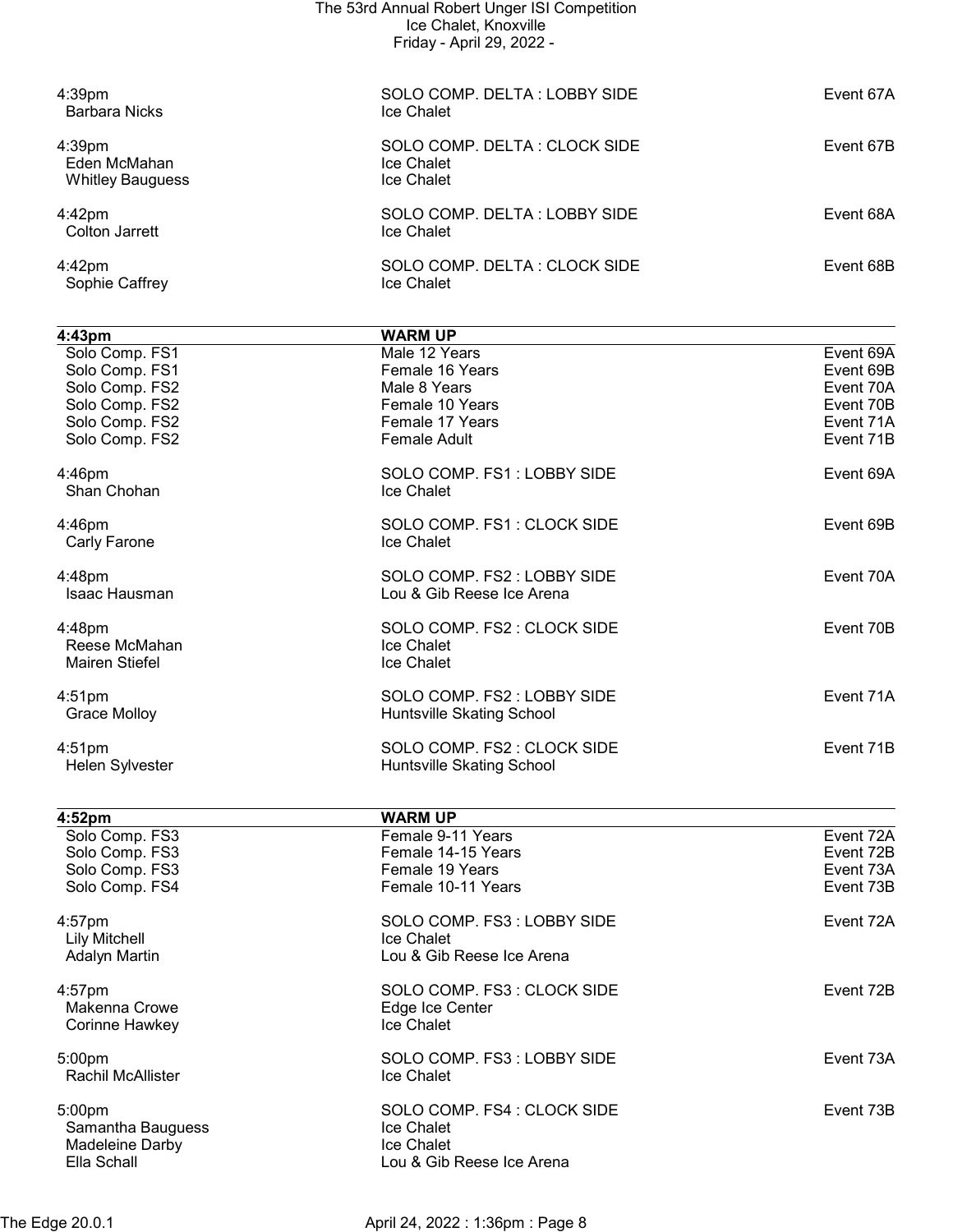| 5:05pm                  | <b>WARM UP</b>              |           |
|-------------------------|-----------------------------|-----------|
| Solo Comp. FS4          | Female 12-13 Years          | Event 74A |
| Solo Comp. FS4          | Female 16-17 Years          | Event 74B |
| Solo Comp. FS4          | Male 26 Years               | Event 75A |
| 5:10pm                  | SOLO COMP. FS4 : LOBBY SIDE | Event 74A |
| Caitlin Orr             | Lou & Gib Reese Ice Arena   |           |
| Hannah Hausman          | Lou & Gib Reese Ice Arena   |           |
| Leah Dalili             | Ice Chalet                  |           |
| 5:10pm                  | SOLO COMP. FS4 : CLOCK SIDE | Event 74B |
| Evelyn Hawkey           | Ice Chalet                  |           |
| Cassandre Dodd          | Huntsville Skating School   |           |
| 5:14pm                  | SOLO COMP. FS4: LOBBY SIDE  | Event 75A |
| Andrew Giovengo         | Ice Chalet                  |           |
| 5:16pm                  | <b>WARM UP</b>              |           |
| Solo Comp. FS6          | Female 20 Years             | Event 76  |
| Solo Comp. FS8          | Male 16 Years               | Event 77  |
| Solo Comp. FS8          | <b>Female Adult</b>         | Event 78  |
|                         |                             |           |
| 5:21pm                  | SOLO COMP. FS6              | Event 76  |
| <b>Shannon Davis</b>    | Ice Chalet                  |           |
| 5:23pm                  | SOLO COMP. FS8              | Event 77  |
| Noah Hausman            | Lou & Gib Reese Ice Arena   |           |
| 5:25pm                  | SOLO COMP. FS8              | Event 78  |
| Amanda Bates            | Ice Chalet                  |           |
|                         |                             |           |
| 5:27pm                  | <b>WARM UP</b>              | Event 79  |
| <b>Family Spotlight</b> | Family                      |           |
| 5:32pm                  | <b>FAMILY SPOTLIGHT</b>     | Event 79  |
| Kylie Harden            | Huntsville Skating School   |           |
| Katelyn Harden          |                             |           |
| Lillyanna Jacklet       | Ice Chalet                  |           |
| Jeshua Jacklet          |                             |           |
| Josie Jarrett           | Ice Chalet                  |           |
| <b>Colton Jarrett</b>   |                             |           |
| <b>Cynthia Davies</b>   | Huntsville Skating School   |           |
| Dan Moore               |                             |           |

| 5:42 <sub>pm</sub>                                   | <b>RESURFACE</b>                                             |          |
|------------------------------------------------------|--------------------------------------------------------------|----------|
| 5:57pm                                               | <b>WARM UP</b>                                               |          |
| Theme Spot. FS7-8                                    | Mixed 18 Years-Adult                                         | Event 80 |
| 6:02 <sub>pm</sub><br>Amanda Bates<br>Austin Johnson | THEME SPOT. FS7-8<br>Ice Chalet<br>Lou & Gib Reese Ice Arena | Event 80 |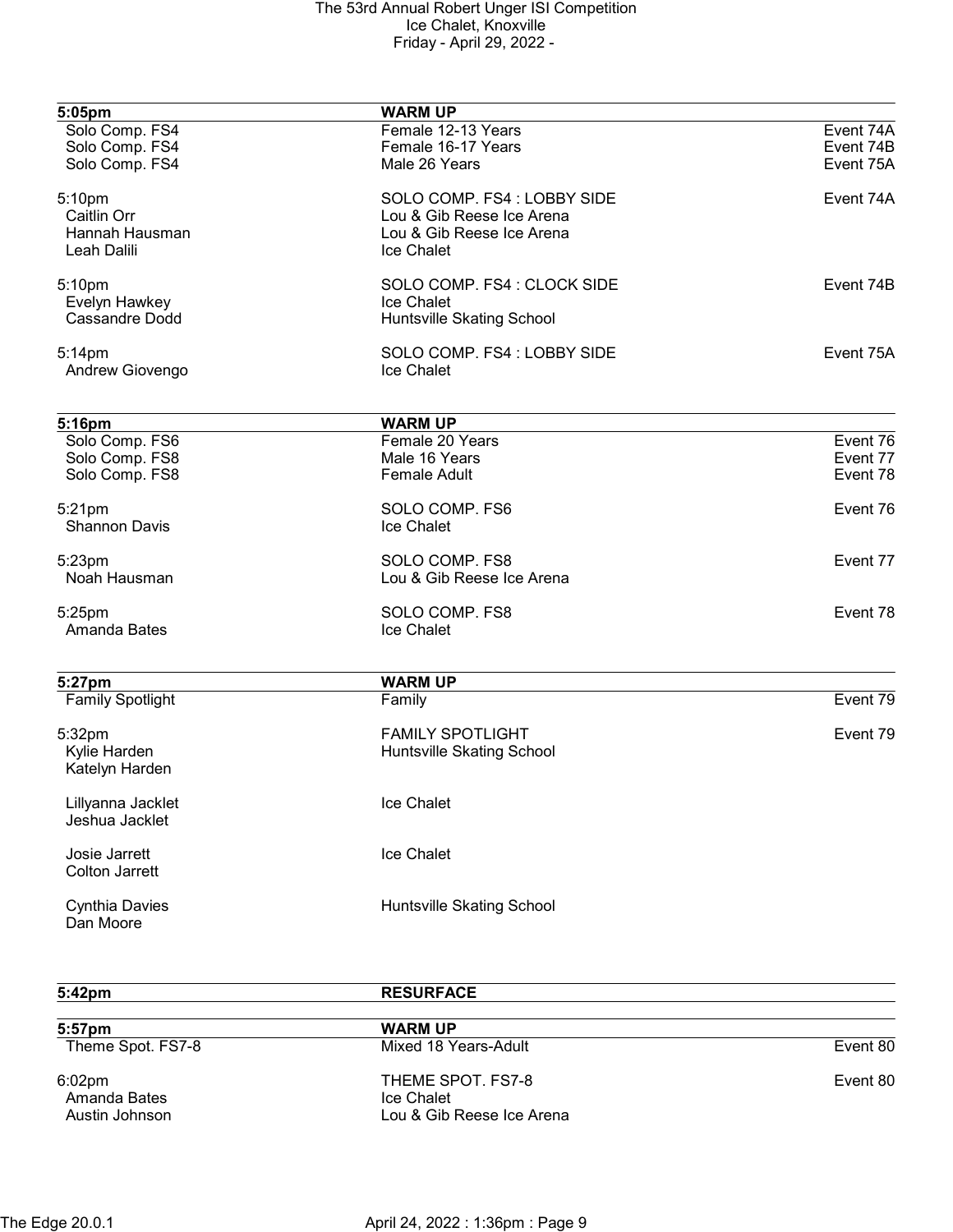| 6:08pm                                   | <b>WARM UP</b>                          |          |
|------------------------------------------|-----------------------------------------|----------|
| Ensemble                                 |                                         | Event 81 |
| 6:13pm                                   | <b>ENSEMBLE</b>                         | Event 81 |
| The Haunted Mansion                      | Ice Chalet                              |          |
| Team USA                                 | Huntsville Skating School               |          |
|                                          |                                         |          |
| 6:21pm                                   | <b>WARM UP</b>                          |          |
| Ensemble                                 |                                         | Event 82 |
| 6:26pm                                   | <b>ENSEMBLE</b>                         | Event 82 |
| <b>Mary Poppins</b>                      | Lou & Gib Reese Ice Arena               |          |
| The Official Super Awesome Totally Legit | Ice Chalet                              |          |
|                                          |                                         |          |
| 6:34pm<br>Drama Spot. FS3                | <b>WARM UP</b><br>Female 14 Years       | Event 83 |
| Drama Spot. Gold                         | Female 16-18 Years                      | Event 84 |
| 6:39pm                                   | DRAMA SPOT. FS3                         | Event 83 |
| Lillyanna Jacklet                        | Ice Chalet                              |          |
| 6:41pm                                   | DRAMA SPOT. GOLD                        | Event 84 |
| Emma Ogle                                | Ice Chalet                              |          |
| <b>Bonnie Dudley</b>                     | Ice Chalet                              |          |
|                                          |                                         |          |
| 6:47pm<br>Interpretive Spotlight FS2     | <b>WARM UP</b><br>Female 9 Years        | Event 85 |
| Interpretive Spotlight FS3               | Female 9-11 Years                       | Event 86 |
| Interpretive Spotlight FS1               | Female 24 Years                         | Event 87 |
| 6:52pm                                   | <b>INTERPRETIVE SPOTLIGHT FS2</b>       | Event 85 |
| <b>Lillian Doss</b>                      | Huntsville Skating School               |          |
| <b>Melody Martin</b>                     | Lou & Gib Reese Ice Arena               |          |
| 6:58pm                                   | <b>INTERPRETIVE SPOTLIGHT FS3</b>       | Event 86 |
| Hannah Rieger                            | Ice Chalet                              |          |
| <b>Lily Mitchell</b>                     | Ice Chalet                              |          |
| Megan Stewart<br>Samantha Rieger         | Huntsville Skating School<br>Ice Chalet |          |
| 7:06pm                                   | <b>INTERPRETIVE SPOTLIGHT FS1</b>       | Event 87 |
| <b>Grace King</b>                        | Ice Chalet                              |          |
|                                          |                                         |          |
| 7:08pm<br>Interpretive Spotlight FS4     | <b>WARM UP</b><br>Mixed 9-12 Years      | Event 88 |
| Interpretive Spotlight FS4               | Mixed 23 Years-Adult                    | Event 89 |
| Interpretive Spotlight FS4               | Female 16-17 Years                      | Event 90 |
| $7:13$ pm                                | <b>INTERPRETIVE SPOTLIGHT FS4</b>       | Event 88 |
| <b>Mark Novak</b>                        | Huntsville Skating School               |          |
| Samantha Bauguess                        | Ice Chalet                              |          |
| Caitlin Orr                              | Lou & Gib Reese Ice Arena               |          |
| 7:19pm                                   | <b>INTERPRETIVE SPOTLIGHT FS4</b>       | Event 89 |
| Nadia Paradise                           | Huntsville Skating School               |          |
| Tony Knox                                | Ice Chalet                              |          |
| $7:23$ pm                                | <b>INTERPRETIVE SPOTLIGHT FS4</b>       | Event 90 |
| Evelyn Hawkey                            | Ice Chalet                              |          |
| <b>Cassandre Dodd</b>                    | Huntsville Skating School               |          |
|                                          |                                         |          |

The Edge 20.0.1 April 24, 2022 : 1:36pm : Page 10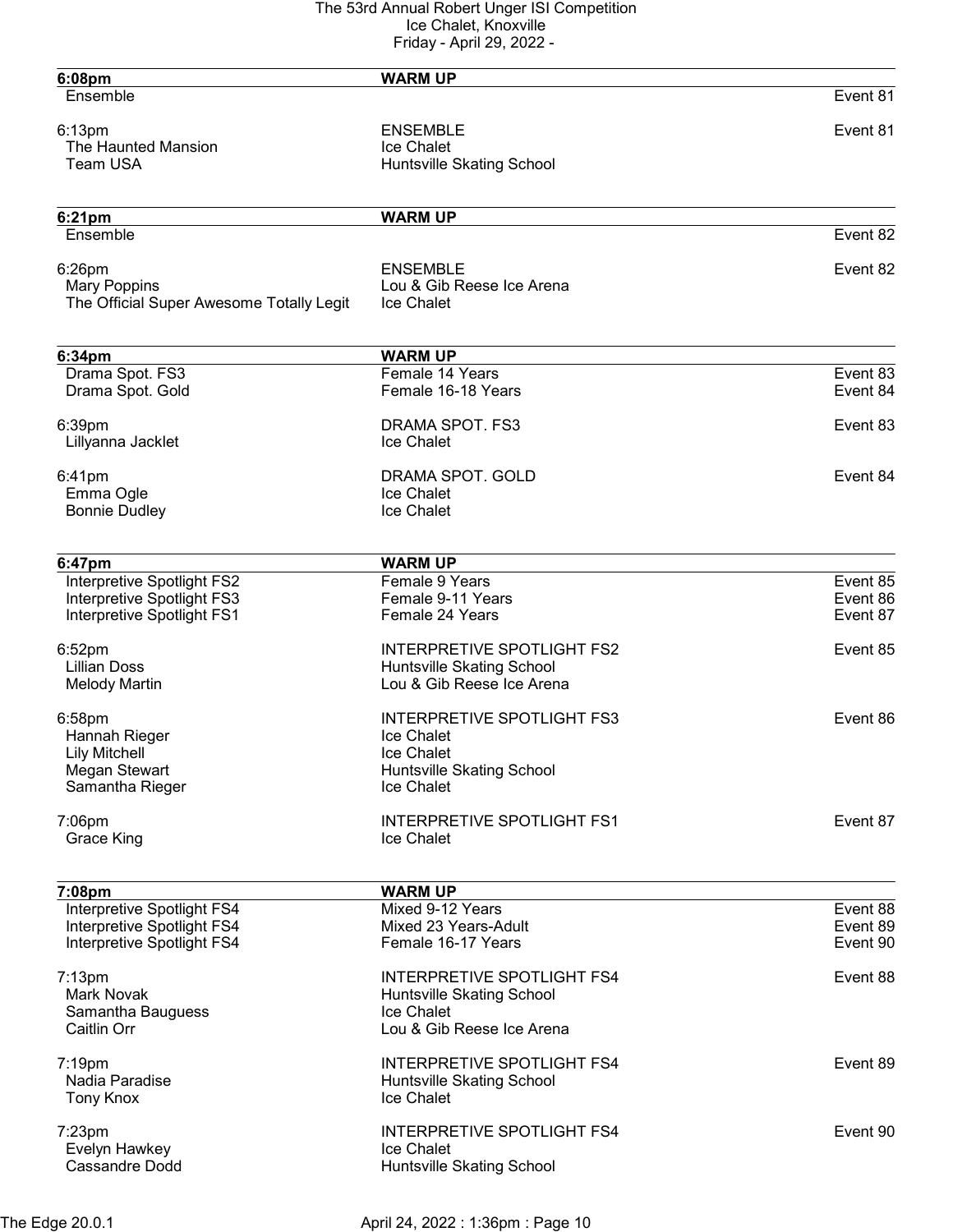| 7:27pm                              | <b>WARM UP</b>                        |          |
|-------------------------------------|---------------------------------------|----------|
| Interpretive Spotlight FS3          | Female 14-16 Years                    | Event 91 |
| 7:31pm                              | <b>INTERPRETIVE SPOTLIGHT FS3</b>     | Event 91 |
| <b>Makenna Crowe</b>                | Edge Ice Center                       |          |
| Lillyanna Jacklet                   | <b>Ice Chalet</b>                     |          |
| Reagan Murphy                       | Ice Chalet                            |          |
| 7:37pm                              | <b>WARM UP</b>                        |          |
| Interpretive Spotlight FS6-FS7      | Mixed 20 Years-Adult                  | Event 92 |
| Interpretive Spotlight FS8-Platinum | Female 19 Years-Adult                 | Event 93 |
| Interpretive Spotlight FS5-FS6      | Mixed 15-16 Years                     | Event 94 |
| 7:42pm                              | <b>INTERPRETIVE SPOTLIGHT FS6-FS7</b> | Event 92 |
| Jean Paradise                       | Huntsville Skating School             |          |
| Jeshua Jacklet                      | Ice Chalet                            |          |
| 7:46pm                              | INTERPRETIVE SPOTLIGHT FS8-PLATINUM   | Event 93 |
| Amanda Bates                        | Ice Chalet                            |          |
| Jessi Buchko                        | Ice Chalet                            |          |
| Sarah Vincent                       | Huntsville Skating School             |          |
| 7:52pm                              | INTERPRETIVE SPOTLIGHT FS5-FS6        | Event 94 |
| Alexa Roth                          | Ice Chalet                            |          |
| <b>Channing Clarke</b>              | Ice Chalet                            |          |
| 7:56pm                              | <b>RESURFACE</b>                      |          |
| 8:11pm                              | <b>WARM UP</b>                        |          |
| Ex. Team Interpretive               |                                       | Event 95 |
| 8:16pm                              | EX. TEAM INTERPRETIVE                 | Event 95 |
| We Stole Channing!                  | Lou & Gib Reese Ice Arena             |          |
|                                     |                                       |          |
| 8:19pm                              | <b>WARM UP</b>                        |          |
| Ex. Team Interpretive               |                                       | Event 96 |
| Ex. Team Interpretive               |                                       | Event 97 |
| 8:24pm                              | EX. TEAM INTERPRETIVE                 | Event 96 |
| <b>THE Team</b>                     | Ice Chalet                            |          |
| 8:27pm                              | EX. TEAM INTERPRETIVE                 | Event 97 |
| <b>French Toast Sticks</b>          | Ice Chalet                            |          |
| 8:30pm                              | <b>WARM UP</b>                        |          |
| Ex. Team Interpretive               |                                       | Event 98 |
| Ex. Team Interpretive               |                                       | Event 99 |
| 8:35pm                              | EX. TEAM INTERPRETIVE                 | Event 98 |
| <b>Triple Double Trouble</b>        | Ice Chalet                            |          |
| 8:38pm                              | EX. TEAM INTERPRETIVE                 | Event 99 |
| Masters of Mayhem                   | Ice Chalet                            |          |
| 8:41pm                              | <b>END OF DAYS EVENTS</b>             |          |
|                                     |                                       |          |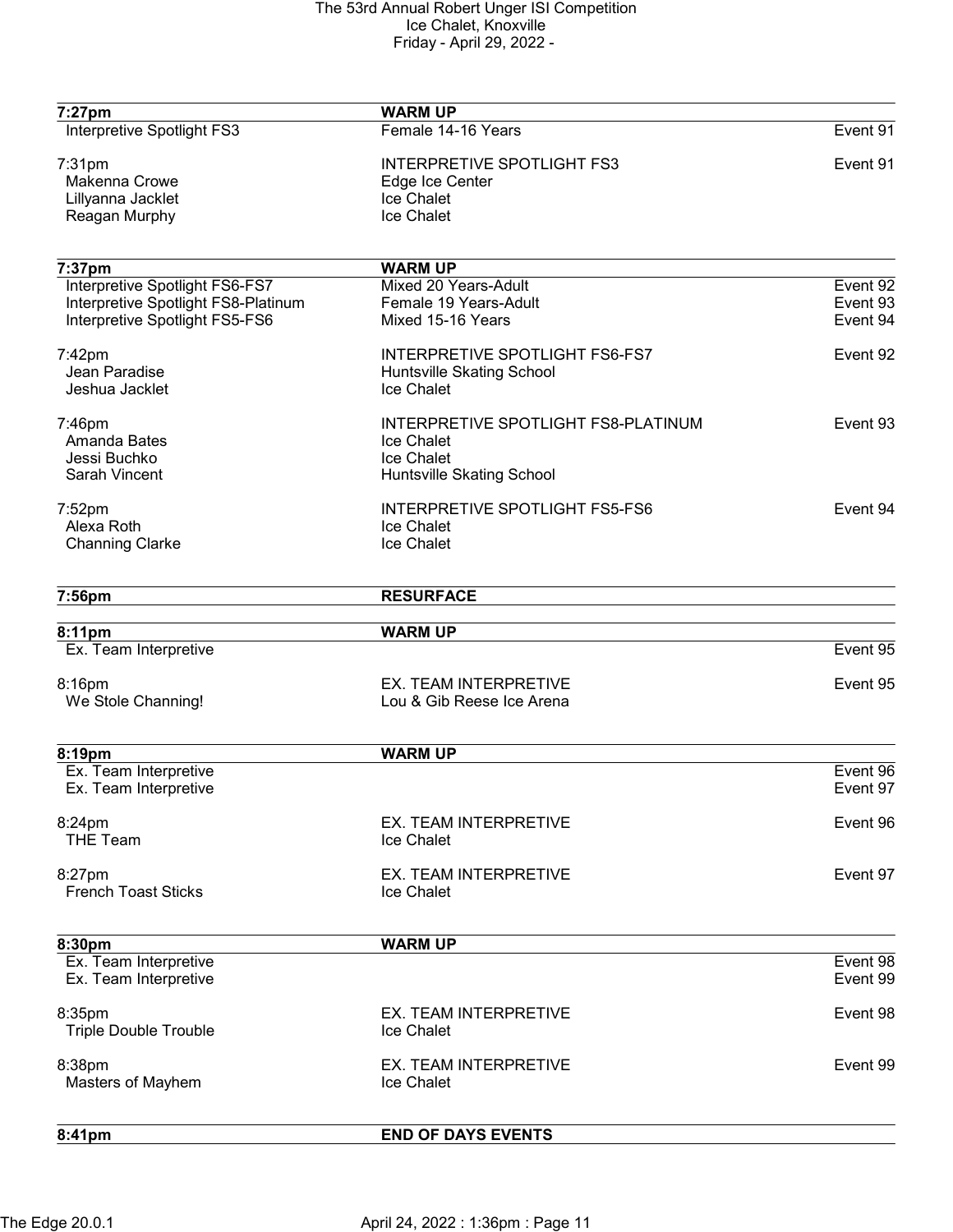## 6:45am RESURFACE

7:00am PRACTICE

| 7:45am                   | <b>RESURFACE</b>             |           |
|--------------------------|------------------------------|-----------|
| 8:00am                   | <b>WARM UP</b>               |           |
| Rhythmic Ribbon FS4      | Female 11-13 Years           | Event 100 |
| Rhythmic Ball FS5        | Female 18 Years              | Event 101 |
| Rhythmic Ball FS7        | Male 18 Years                | Event 102 |
| Rhythmic Ribbon FS6      | Female 14 Years              | Event 103 |
| Rhythmic Ribbon FS7-8    | Male 16-20 Years             | Event 104 |
| 8:05am                   | <b>RHYTHMIC RIBBON FS4</b>   | Event 100 |
| Isabella Mitchell        | Huntsville Skating School    |           |
| Hannah Hausman           | Lou & Gib Reese Ice Arena    |           |
| 8:10am                   | <b>RHYTHMIC BALL FS5</b>     | Event 101 |
| <b>Charlet Geiger</b>    | Lou & Gib Reese Ice Arena    |           |
| 8:12am                   | <b>RHYTHMIC BALL FS7</b>     | Event 102 |
| Austin Johnson           | Lou & Gib Reese Ice Arena    |           |
| 8:15am                   | RHYTHMIC RIBBON FS6          | Event 103 |
| Sora Imai                | Ice Chalet                   |           |
| 8:18am                   | <b>RHYTHMIC RIBBON FS7-8</b> | Event 104 |
| Jeshua Jacklet           | Ice Chalet                   |           |
| Noah Hausman             | Lou & Gib Reese Ice Arena    |           |
|                          |                              |           |
| 8:24am                   | <b>WARM UP</b>               |           |
| Rhythmic Ribbon FS1-3    | Female 14 Years              | Event 105 |
| Rhythmic Ribbon FS2      | <b>Female Adult</b>          | Event 106 |
| Rhythmic Ribbon FS3      | Female 11 Years              | Event 107 |
| Rhythmic Ribbon FS4      | Female 14-17 Years           | Event 108 |
| 8:29am                   | RHYTHMIC RIBBON FS1-3        | Event 105 |
| <b>Haley McAdams</b>     | Huntsville Skating School    |           |
| Makenna Crowe            | Edge Ice Center              |           |
| Lillyanna Jacklet        | Ice Chalet                   |           |
| 8:37am                   | <b>RHYTHMIC RIBBON FS2</b>   | Event 106 |
| Helen Sylvester          | Huntsville Skating School    |           |
| 8:39am                   | <b>RHYTHMIC RIBBON FS3</b>   | Event 107 |
| <b>Adalyn Martin</b>     | Lou & Gib Reese Ice Arena    |           |
| 8:42am                   | <b>RHYTHMIC RIBBON FS4</b>   | Event 108 |
| Josie Jarrett            | Ice Chalet                   |           |
| <b>Cassandre Dodd</b>    | Huntsville Skating School    |           |
| 8:47am                   | <b>WARM UP</b>               |           |
| <b>Rhythmic Hoop FS2</b> | Female 9 Years               | Event 109 |
|                          |                              |           |

| <b>Rhythmic Hoop FS2</b>   | Female 9 Years                                 | Event 109 |
|----------------------------|------------------------------------------------|-----------|
| <b>Rhythmic Hoop FS3</b>   | Female Adult                                   | Event 110 |
| <b>Rhythmic Hoop FS4</b>   | Female 11 Years                                | Event 111 |
| <b>Rhythmic Hoop FS4</b>   | Female 16 Years                                | Event 112 |
| 8:52am<br>Lillian Doss     | RHYTHMIC HOOP FS2<br>Huntsville Skating School | Event 109 |
| 8:54am<br>Autumn Knoth-Jez | RHYTHMIC HOOP FS3<br>Huntsville Skating School | Event 110 |
|                            |                                                |           |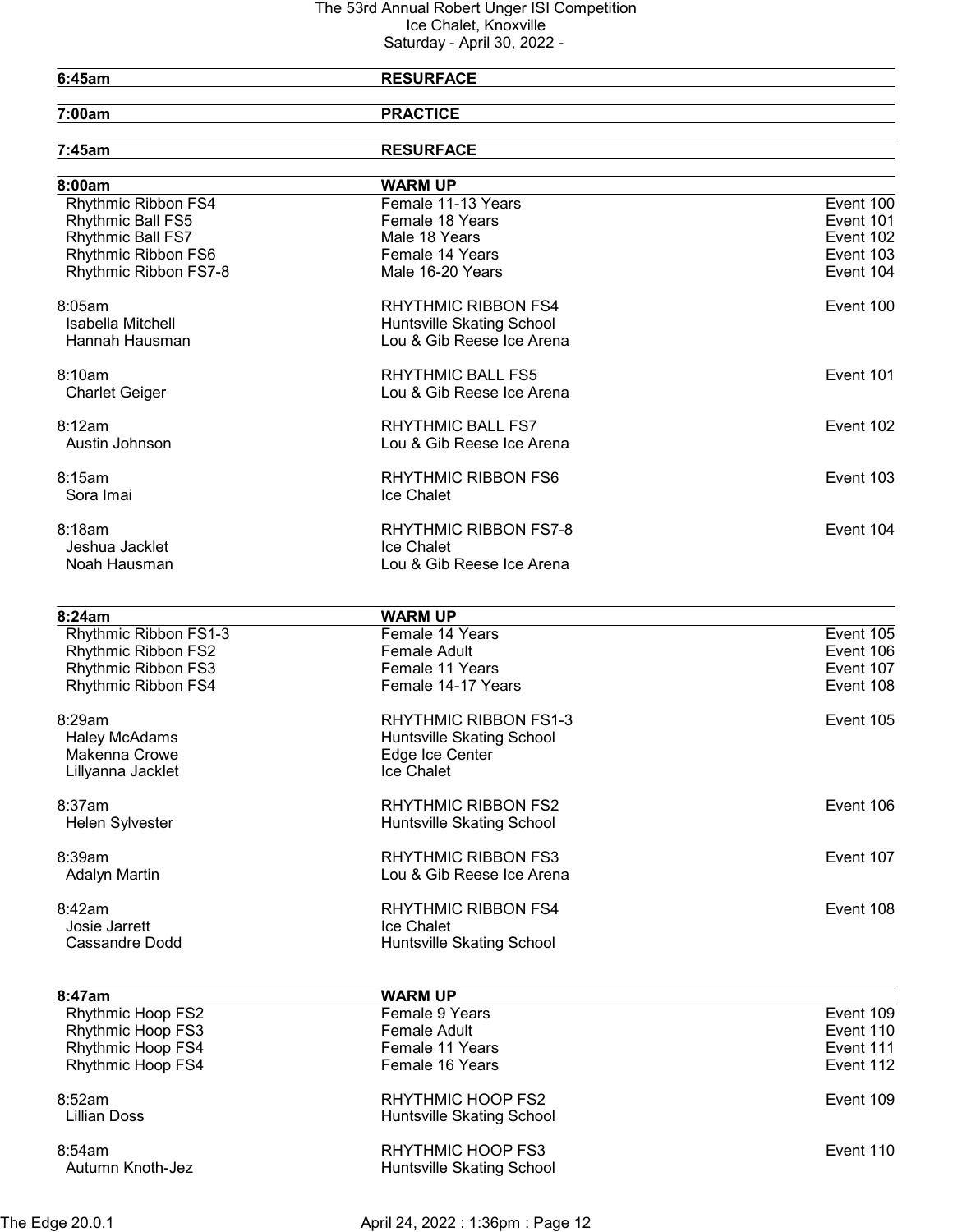|                                                                                      | The 53rd Annual Robert Unger ISI Competition               |                        |
|--------------------------------------------------------------------------------------|------------------------------------------------------------|------------------------|
|                                                                                      | Ice Chalet, Knoxville<br>Saturday - April 30, 2022 -       |                        |
| 8:57am<br>Isabella Mitchell                                                          | <b>RHYTHMIC HOOP FS4</b><br>Huntsville Skating School      | Event 111              |
| 8:59am<br><b>Rosie Christy</b>                                                       | RHYTHMIC HOOP FS4<br>Lou & Gib Reese Ice Arena             | Event 112              |
| 9:02am                                                                               | <b>WARM UP</b>                                             |                        |
| Jump & Spin Low<br>Jump & Spin Low                                                   | Female 6-10 Years<br>Mixed 8-9 Years                       | Event 113<br>Event 114 |
| 9:05am<br>Evelyn Heatherly<br>Norah Paige Sawyers                                    | <b>JUMP &amp; SPIN LOW</b><br>Ice Chalet                   | Event 113              |
| <b>Barbara Nicks</b><br>Alina Orlovskyy                                              | Ice Chalet                                                 |                        |
| 9:09am<br><b>Whitley Bauguess</b><br>Evelyn Rose Swindeman                           | <b>JUMP &amp; SPIN LOW</b><br>Ice Chalet                   | Event 114              |
| Lilah Hirtzinger<br>Iylah Kruise<br><b>William Bauguess</b><br><b>Colton Jarrett</b> | Lou & Gib Reese Ice Arena<br>Ice Chalet                    |                        |
| 9:15am                                                                               | <b>WARM UP</b>                                             |                        |
| Jump & Spin Bronze                                                                   | Mixed 8-9 Years                                            | Event 115              |
| Jump & Spin Bronze                                                                   | Female 9-11 Years                                          | Event 116              |
| Jump & Spin Bronze<br>Jump & Spin Bronze                                             | Mixed 14-19 Years<br>Mixed Adult                           | Event 117<br>Event 118 |
| 9:18am                                                                               | <b>JUMP &amp; SPIN BRONZE</b>                              | Event 115              |
| <b>Isaac Hausman</b><br><b>Melody Martin</b>                                         | Lou & Gib Reese Ice Arena                                  |                        |
| 9:20am                                                                               | <b>JUMP &amp; SPIN BRONZE</b>                              | Event 116              |
| Hannah Rieger<br><b>Allison Reynolds</b>                                             | Ice Chalet                                                 |                        |
| <b>Lily Mitchell</b><br>Kyleigh Pinkston                                             | Ice Chalet                                                 |                        |
| <b>Mairen Stiefel</b><br>Isabelle Swindeman                                          | Ice Chalet                                                 |                        |
| $9:26$ am                                                                            | <b>JUMP &amp; SPIN BRONZE</b>                              | Event 117              |
| George Kohnstamm<br>Carly Farone                                                     | Ice Chalet                                                 |                        |
| Reagan Murphy<br><b>Rachil McAllister</b>                                            | Ice Chalet                                                 |                        |
| 9:30am<br>Dan Moore                                                                  | <b>JUMP &amp; SPIN BRONZE</b><br>Huntsville Skating School | Event 118              |
| Helen Sylvester                                                                      |                                                            |                        |
| 9:32am                                                                               | <b>WARM UP</b>                                             |                        |
| Jump & Spin Silver<br>Jump & Spin Silver                                             | Female 10-14 Years<br>Female 12-15 Years                   | Event 119<br>Event 120 |
| Jump & Spin Silver                                                                   | Mixed 13-26 Years                                          | Event 121              |
| Jump & Spin Silver                                                                   | Female Adult                                               | Event 122              |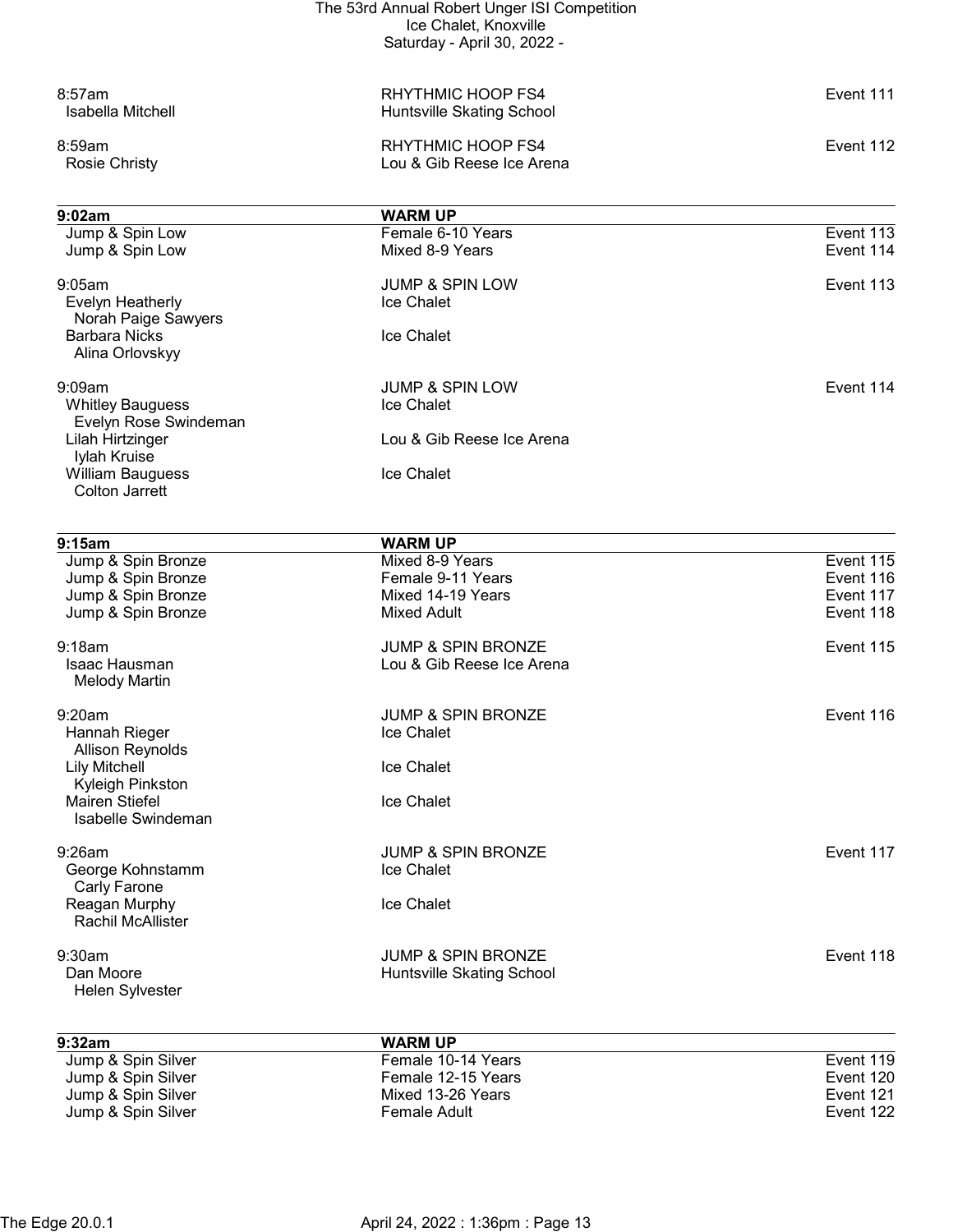|                                                 | The 53rd Annual Robert Unger ISI Competition<br>Ice Chalet, Knoxville<br>Saturday - April 30, 2022 - |           |
|-------------------------------------------------|------------------------------------------------------------------------------------------------------|-----------|
| 9:35am<br>Samantha Bauguess<br>Samantha Rieger  | <b>JUMP &amp; SPIN SILVER</b><br>Ice Chalet                                                          | Event 119 |
| Ella Schall<br>Adalyn Martin                    | Lou & Gib Reese Ice Arena                                                                            |           |
| Isabella Mitchell<br><b>Haley McAdams</b>       | Huntsville Skating School                                                                            |           |
| 9:42am<br><b>Maddison Ragle</b><br>Ava Burleson | <b>JUMP &amp; SPIN SILVER</b><br>Ice Chalet                                                          | Event 120 |
| Caitlin Orr<br>Alexandra Amyx                   | Lou & Gib Reese Ice Arena                                                                            |           |
| <b>Charlotte Hardt</b><br>Alice Jinks           | Huntsville Skating School                                                                            |           |
| 9:50am<br>Leah Dalili<br>Alisa Apostoaei        | <b>JUMP &amp; SPIN SILVER</b><br>Ice Chalet                                                          | Event 121 |
| Lillyanna Jacklet<br>Josie Jarrett              | Ice Chalet                                                                                           |           |
| Andrew Giovengo<br>Grace Graham                 | Ice Chalet                                                                                           |           |
| 9:57am<br>Autumn Knoth-Jez<br>Jennifer Arnold   | <b>JUMP &amp; SPIN SILVER</b><br>Huntsville Skating School                                           | Event 122 |

10:00am RESURFACE

| 10:15am                                          | <b>WARM UP</b>                                |           |
|--------------------------------------------------|-----------------------------------------------|-----------|
| Jump & Spin Gold                                 | Mixed 18-20 Years                             | Event 123 |
| Jump & Spin Platinum                             | Mixed 16-19 Years                             | Event 124 |
| Jump & Spin Platinum                             | Female 25 Years-Adult                         | Event 125 |
| 10:18am<br><b>Bonnie Dudley</b><br>Jaedyn Sobota | <b>JUMP &amp; SPIN GOLD</b><br>Ice Chalet     | Event 123 |
| Jeshua Jacklet<br><b>Shannon Davis</b>           | Ice Chalet                                    |           |
| 10:23am                                          | <b>JUMP &amp; SPIN PLATINUM</b>               | Event 124 |
| Noah Hausman<br>Abigail Bagent                   | Lou & Gib Reese Ice Arena                     |           |
| Ericka Walter<br>Sarah Vincent                   | Huntsville Skating School                     |           |
| $10:28$ am<br>Amanda Bates                       | <b>JUMP &amp; SPIN PLATINUM</b><br>Ice Chalet | Event 125 |
| Jessi Buchko                                     |                                               |           |

| 10:30am          | <b>WARM UP</b>                   |           |
|------------------|----------------------------------|-----------|
| Special Skater 1 | Male 10 Years                    | Event 126 |
| Special Skater 1 | Male 10 Years                    | Event 127 |
| Special Skater 2 | Female 23 Years                  | Event 128 |
| Special Skater 3 | Female 28 Years                  | Event 129 |
| Special Skater 3 | Male Adult                       | Event 130 |
| Special Skater 4 | Female Adult                     | Event 131 |
| 10:35am          | <b>SPECIAL SKATER 1</b>          | Event 126 |
| Paul Davis       | <b>Huntsville Skating School</b> |           |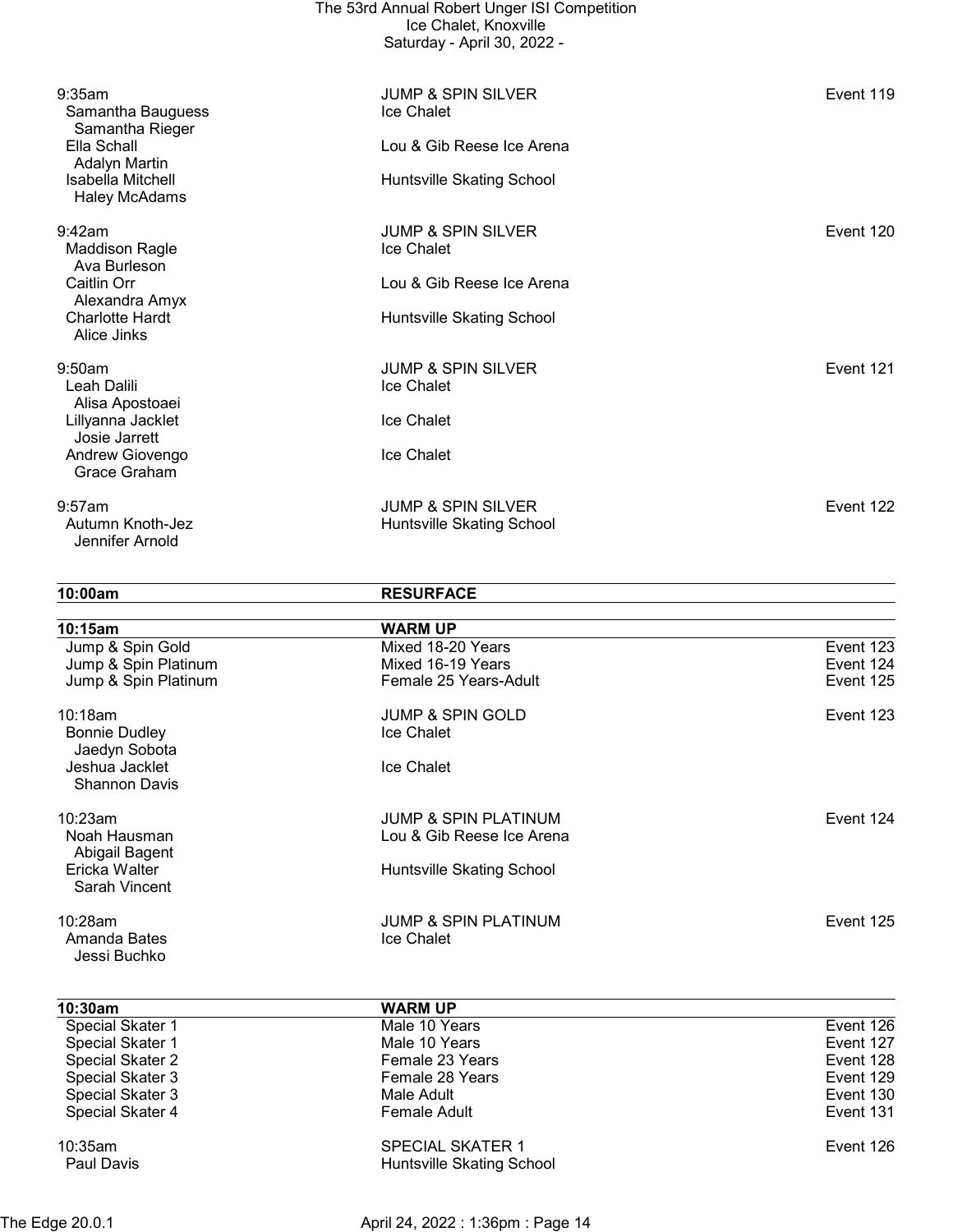| The 53rd Annual Robert Unger ISI Competition<br>Ice Chalet, Knoxville<br>Saturday - April 30, 2022 - |                                                      |           |
|------------------------------------------------------------------------------------------------------|------------------------------------------------------|-----------|
| 10:37am<br>Erik Davis                                                                                | <b>SPECIAL SKATER 1</b><br>Huntsville Skating School | Event 127 |
| 10:39am<br>Laura Beth Matus                                                                          | SPECIAL SKATER 2<br>Huntsville Skating School        | Event 128 |
| $10:41$ am<br>Carolyn Snoddy                                                                         | <b>SPECIAL SKATER 3</b><br>Huntsville Skating School | Event 129 |
| 10:43am<br>Anthony Lewis                                                                             | <b>SPECIAL SKATER 3</b><br>Huntsville Skating School | Event 130 |
| $10:45$ am<br><b>Kelly Rice</b>                                                                      | <b>SPECIAL SKATER 4</b><br>Huntsville Skating School | Event 131 |

| 10:47am                   | <b>WARM UP</b>            |           |
|---------------------------|---------------------------|-----------|
| Stroking Pre Alpha        | Female 6-7 Years          | Event 132 |
| Stroking Pre Alpha-Alpha  | Female 6-7 Years          | Event 133 |
| <b>Stroking Alpha</b>     | Mixed 8-9 Years           | Event 134 |
| <b>Stroking Beta</b>      | Female 7-8 Years          | Event 135 |
| <b>Stroking Beta</b>      | Female 9 Years            | Event 136 |
| <b>Stroking Pre Alpha</b> | Female 13 Years           | Event 137 |
| 10:47am                   | <b>STROKING PRE ALPHA</b> | Event 132 |
| Maya Chohan               | <b>Ice Chalet</b>         |           |
| Ryan Allen                | Ice Chalet                |           |
| <b>Faith Blair</b>        | <b>Ice Chalet</b>         |           |
| 10:52am                   | STROKING PRE ALPHA-ALPHA  | Event 133 |
| Savannah Christian        | Ice Chalet                |           |
| Evelyn Heatherly          | Ice Chalet                |           |
| 10:55am                   | <b>STROKING ALPHA</b>     | Event 134 |
| <b>William Bauguess</b>   | Ice Chalet                |           |
| Ella Neal                 | Edge Ice Center           |           |
| $10:58$ am                | <b>STROKING BETA</b>      | Event 135 |
| Alina Orlovskyy           | Ice Chalet                |           |
| Lilah Hirtzinger          | Lou & Gib Reese Ice Arena |           |
| 11:01am                   | <b>STROKING BETA</b>      | Event 136 |
| Iylah Kruise              | Lou & Gib Reese Ice Arena |           |
| Evelyn Rose Swindeman     | Ice Chalet                |           |
| 11:04am                   | <b>STROKING PRE ALPHA</b> | Event 137 |
| Zoey Jones                | Ice Chalet                |           |
|                           |                           |           |

| 11:05am                    | <b>WARM UP</b>                      |           |
|----------------------------|-------------------------------------|-----------|
| <b>Stroking Alpha</b>      | Female 16 Years                     | Event 138 |
| <b>Stroking Beta</b>       | Female 9-10 Years                   | Event 139 |
| <b>Stroking Beta</b>       | Male Adult                          | Event 140 |
| <b>Stroking Beta-Gamma</b> | Mixed 14 Years                      | Event 141 |
| <b>Stroking Gamma</b>      | Female Adult                        | Event 142 |
| <b>Stroking Delta</b>      | Mixed 8 Years                       | Event 143 |
| <b>Stroking Delta</b>      | Female 12 Years                     | Event 144 |
| 11:05am<br>Amy Davis       | <b>STROKING ALPHA</b><br>Ice Chalet | Event 138 |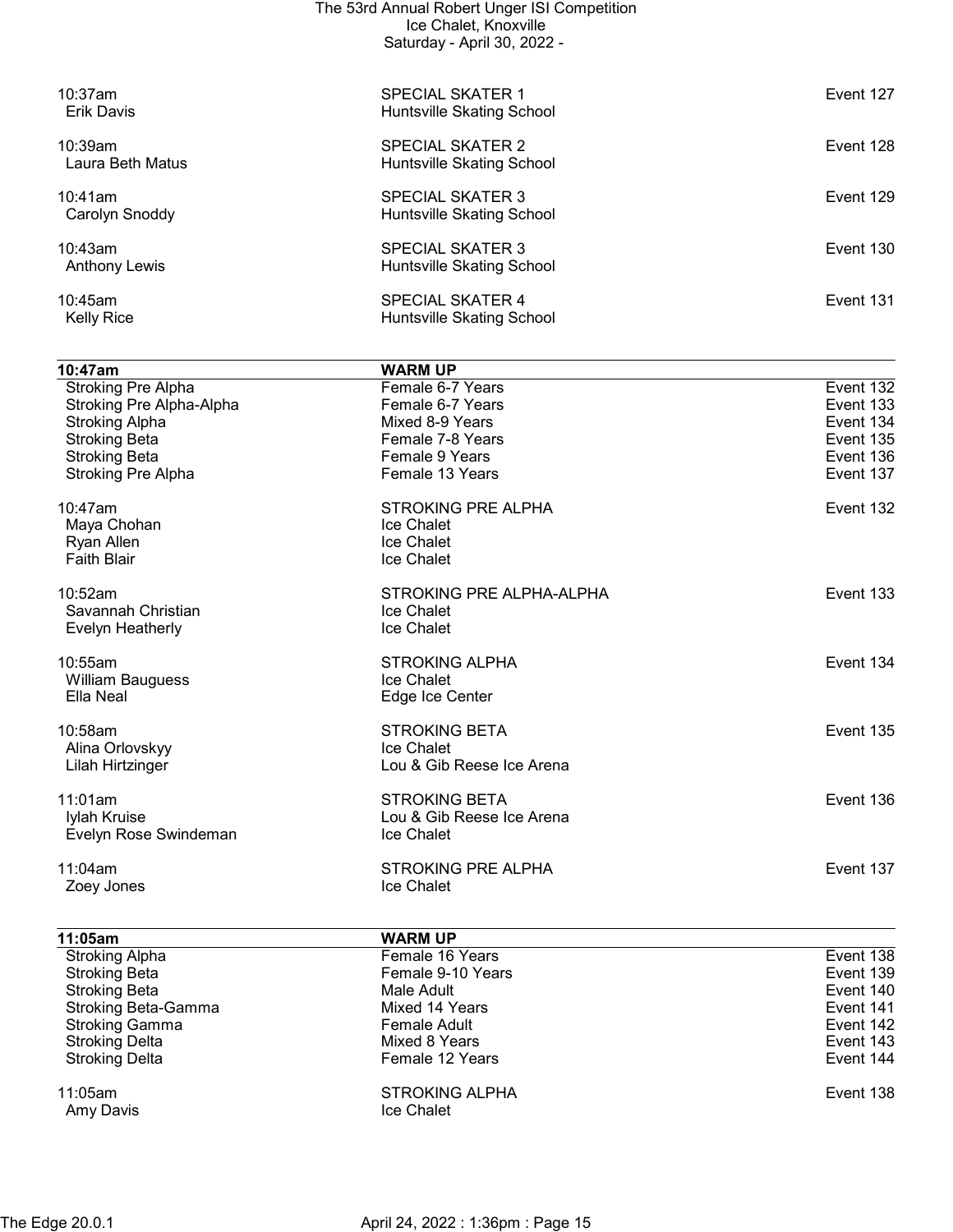| 11:07am                                | <b>STROKING BETA</b>                    | Event 139 |
|----------------------------------------|-----------------------------------------|-----------|
| Norah Paige Sawyers<br>Elienna Maxwell | <b>Ice Chalet</b><br>Ice Chalet         |           |
| 11:10am                                | <b>STROKING BETA</b>                    | Event 140 |
| Dan Moore                              | Huntsville Skating School               |           |
| 11:11am                                | STROKING BETA-GAMMA                     | Event 141 |
| George Kohnstamm<br>Mollie O'Beirne    | Ice Chalet<br>Huntsville Skating School |           |
| 11:14am                                | <b>STROKING GAMMA</b>                   | Event 142 |
| Rebecca Booth                          | <b>Huntsville Skating School</b>        |           |
| 11:16am                                | <b>STROKING DELTA</b>                   | Event 143 |
| <b>Whitley Bauguess</b>                | Ice Chalet                              |           |
| <b>Colton Jarrett</b>                  | Ice Chalet                              |           |
| Eden McMahan                           | Ice Chalet                              |           |
| 11:20am                                | <b>STROKING DELTA</b>                   | Event 144 |
| Sophie Caffrey                         | Ice Chalet                              |           |
| 11:22am                                | <b>WARM UP</b>                          |           |
| <b>Stroking FS1</b>                    | Female 8-9 Years                        | Event 145 |
| <b>Stroking FS1</b>                    | Female 10-11 Years                      | Event 146 |
| <b>Stroking FS1</b>                    | Female 16-24 Years                      | Event 147 |
| <b>Stroking FS2</b>                    | Female 10-11 Years                      | Event 148 |
| 11:22am                                | <b>STROKING FS1</b>                     | Event 145 |
| <b>Brooke Ming</b>                     | Huntsville Skating School               |           |
| Emma Nolen                             | Ice Chalet                              |           |
| 11:25am                                | <b>STROKING FS1</b>                     | Event 146 |
| Claire Clayton                         | Huntsville Skating School               |           |
| Isabelle Swindeman                     | Ice Chalet                              |           |
| 11:29am                                | <b>STROKING FS1</b>                     | Event 147 |
| Carly Farone                           | Ice Chalet                              |           |
| <b>Grace King</b>                      | Ice Chalet                              |           |
| 11:32am                                | <b>STROKING FS2</b>                     | Event 148 |
| Reese McMahan                          | Ice Chalet                              |           |
| <b>Mairen Stiefel</b>                  | Ice Chalet                              |           |
| <b>Caitlyn Nix</b>                     | <b>Huntsville Skating School</b>        |           |
| Kyleigh Pinkston                       | Ice Chalet                              |           |
| 11:38am                                | <b>WARM UP</b>                          |           |
| Stroking FS2-FS3                       | Female 17 Years-Adult                   | Event 149 |
| Stroking FS3-FS4                       | Mixed 9-10 Years                        | Event 150 |
| <b>Stroking FS3</b>                    | Female 11-12 Years                      | Event 151 |
| <b>Stroking FS3</b>                    | Female 14-15 Years                      | Event 152 |
| 11:38am                                | <b>STROKING FS2-FS3</b>                 | Event 149 |
| <b>Grace Molloy</b>                    | Huntsville Skating School               |           |
| Rachil McAllister                      | Ice Chalet                              |           |
| Helen Sylvester                        | Huntsville Skating School               |           |
|                                        |                                         |           |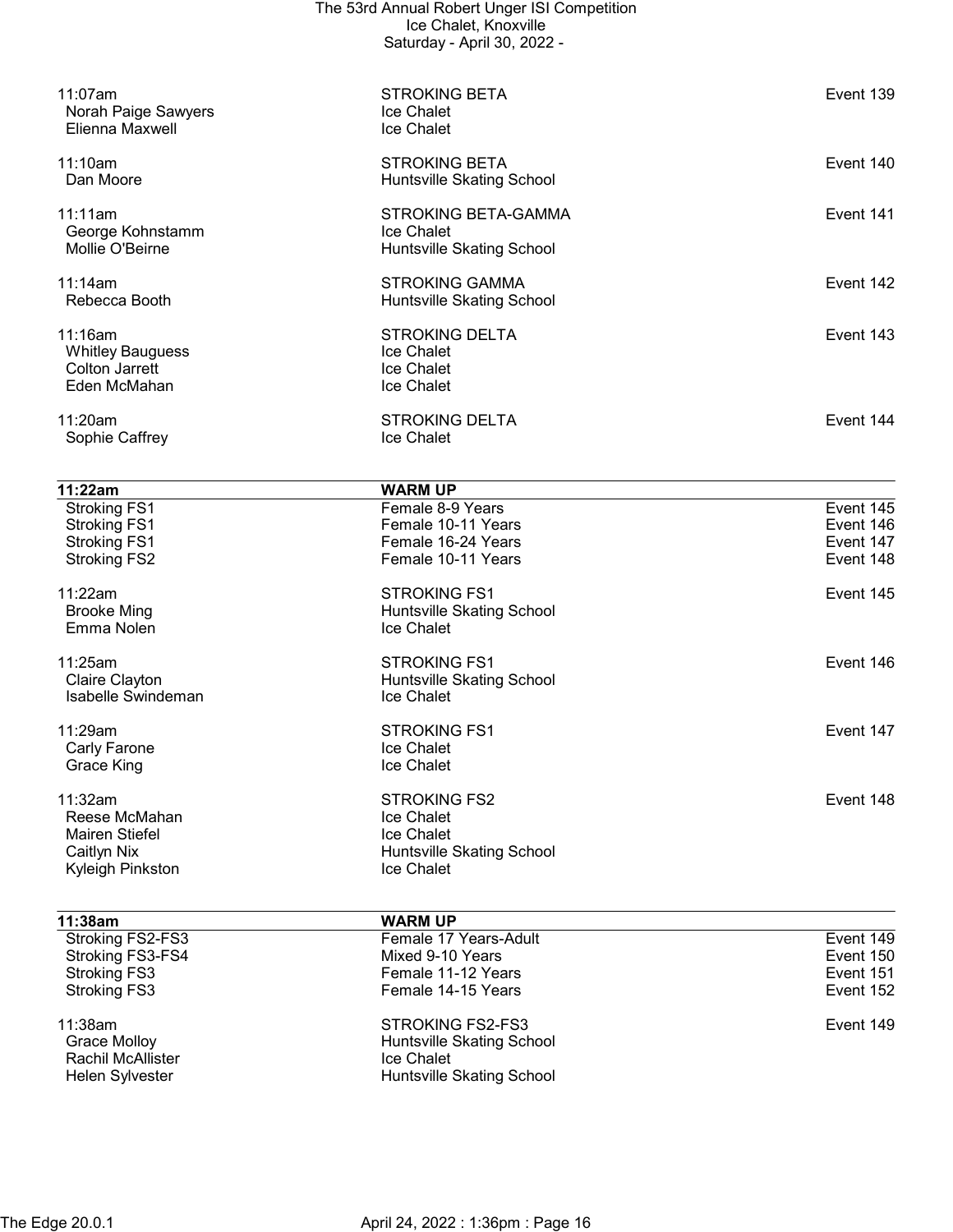| 12:24pm                                                           | <b>RESURFACE</b>                                                                          |                                     |
|-------------------------------------------------------------------|-------------------------------------------------------------------------------------------|-------------------------------------|
| Jaedyn Sobota<br>Jeshua Jacklet                                   | Ice Chalet<br>Ice Chalet                                                                  |                                     |
| 12:15pm<br>Abigail Bagent                                         | <b>ARTISTIC FS7</b><br>Lou & Gib Reese Ice Arena                                          | Event 160                           |
| <b>Artistic FS7</b>                                               | Mixed 18-20 Years                                                                         | Event 160                           |
| 12:10pm                                                           | <b>WARM UP</b>                                                                            |                                     |
| 12:08pm<br>Emma Ogle                                              | <b>STROKING GOLD</b><br>Ice Chalet                                                        | Event 159                           |
| 12:07pm<br>Amanda Bates                                           | <b>STROKING FS8</b><br>Ice Chalet                                                         | Event 158                           |
| 12:05pm<br>Jean Paradise                                          | <b>STROKING FS6</b><br>Huntsville Skating School                                          | Event 157                           |
| 12:04pm<br>Alexa Roth                                             | <b>STROKING FS5</b><br>Ice Chalet                                                         | Event 156                           |
| <b>Stroking Gold</b>                                              | Female 16 Years                                                                           | Event 159                           |
| <b>Stroking FS6</b><br>Stroking FS8                               | <b>Female Adult</b><br><b>Female Adult</b>                                                | Event 157<br>Event 158              |
| 12:04pm<br><b>Stroking FS5</b>                                    | <b>WARM UP</b><br>Female 15 Years                                                         | Event 156                           |
| 12:02pm<br>Nadia Paradise                                         | <b>STROKING FS4</b><br>Huntsville Skating School                                          | Event 155                           |
| Sydney Chan                                                       | Ice Chalet                                                                                |                                     |
| 11:58am<br><b>Emma Herring</b><br>Josie Jarrett                   | <b>STROKING FS4</b><br>Huntsville Skating School<br>Ice Chalet                            | Event 154                           |
| <b>Charlotte Hardt</b><br>Leah Dalili                             | Huntsville Skating School<br>Ice Chalet                                                   |                                     |
| 11:55am                                                           | <b>STROKING FS4</b>                                                                       | Event 153                           |
| Stroking FS4<br><b>Stroking FS4</b><br><b>Stroking FS4</b>        | Female 12-13 Years<br>Female 14-15 Years<br>Female 23 Years                               | Event 153<br>Event 154<br>Event 155 |
| 11:55am                                                           | <b>WARM UP</b>                                                                            |                                     |
| <b>Makenna Crowe</b><br>Corinne Hawkey                            | Edge Ice Center<br>Ice Chalet                                                             |                                     |
| <b>Maddison Ragle</b><br>11:52am                                  | Ice Chalet<br><b>STROKING FS3</b>                                                         | Event 152                           |
| 11:49am<br>Samantha Rieger                                        | <b>STROKING FS3</b><br>Ice Chalet                                                         | Event 151                           |
| Hannah Rieger<br>Megan Stewart<br>Mark Novak<br>Samantha Bauguess | Ice Chalet<br><b>Huntsville Skating School</b><br>Huntsville Skating School<br>Ice Chalet |                                     |
| 11:43am                                                           | <b>STROKING FS3-FS4</b>                                                                   | Event 150                           |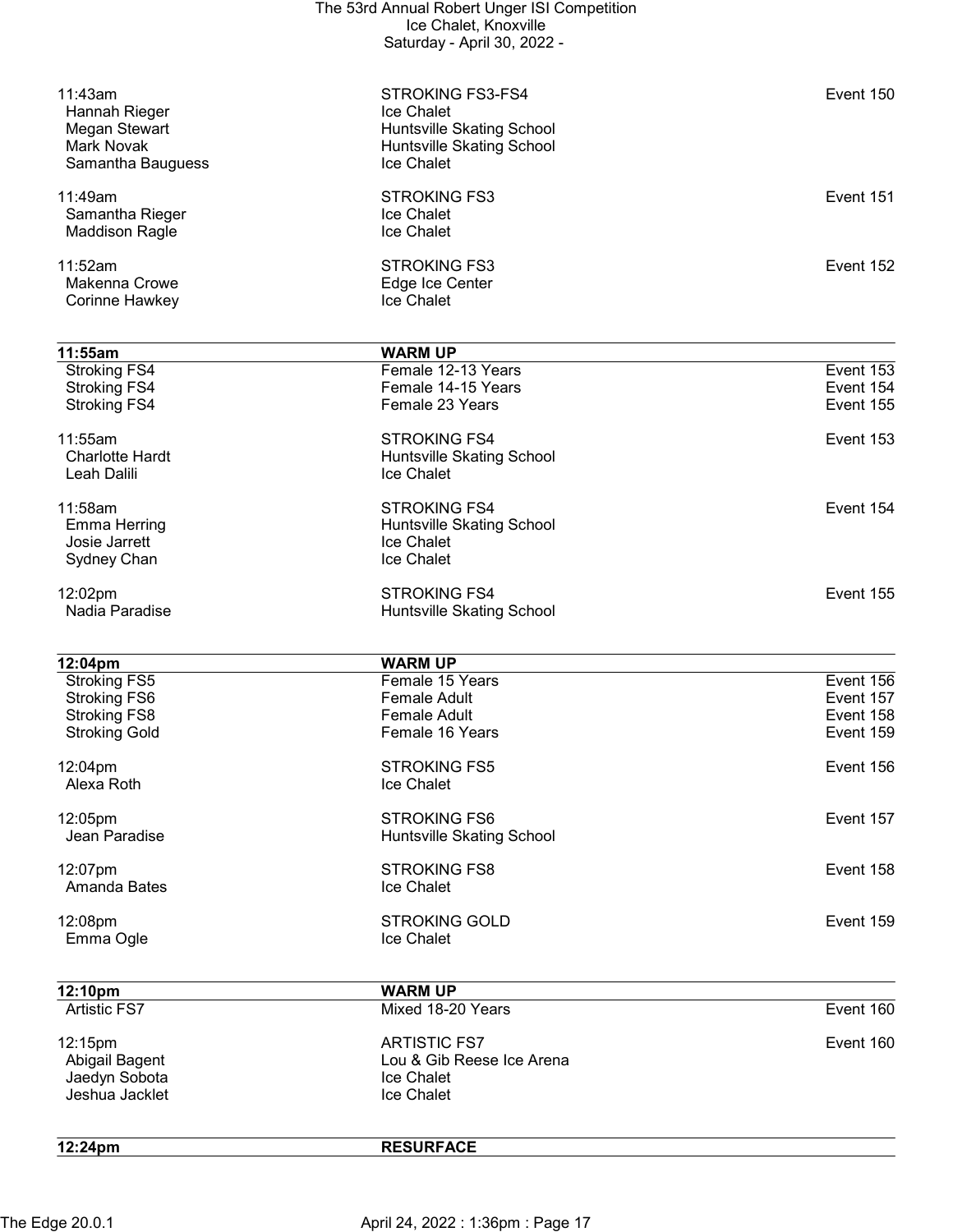|                                       | $1.1$ P $1.11$ VV, LVLL               |           |
|---------------------------------------|---------------------------------------|-----------|
| 12:39pm                               | <b>PRACTICE</b>                       |           |
| $1:24$ pm                             | <b>WARM UP</b>                        |           |
| Dance Pro Ptnr 7: Tango               | Mixed 16-18 Years                     | Event 161 |
| Dance Mixed 7: Rocker Foxtrot         | Mixed 16-18 Years                     | Event 162 |
| 1:29pm                                | <b>TANGO</b>                          | Event 161 |
| Abigail Bagent                        | Lou & Gib Reese Ice Arena             |           |
| Noah Hausman                          |                                       |           |
| 1:32 <sub>pm</sub>                    | ROCKER FOXTROT                        | Event 162 |
| Noah Hausman                          | Lou & Gib Reese Ice Arena             |           |
| <b>Charlet Geiger</b>                 |                                       |           |
| 1:35 <sub>pm</sub>                    | <b>WARM UP</b>                        |           |
| Ex. Dance Int'l Silver Samba Platinum | Female 18 Years                       | Event 163 |
| Ex. Rhythm Dance Platinum             | Female 16 Years                       | Event 164 |
| Dance Pro Ptnr 7: Rocker Foxtrot      | Mixed 16-18 Years                     | Event 165 |
|                                       |                                       |           |
| 1:40pm                                | EX. DANCE INT'L SILVER SAMBA PLATINUM | Event 163 |
| Abigail Bagent                        | Lou & Gib Reese Ice Arena             |           |
| $1:41$ pm                             | EX. RHYTHM DANCE PLATINUM             | Event 164 |
| Emma Ogle                             | Ice Chalet                            |           |
| 1:43 <sub>pm</sub>                    | ROCKER FOXTROT                        | Event 165 |
| Noah Hausman                          | Lou & Gib Reese Ice Arena             |           |
| Abigail Bagent                        |                                       |           |
| $1:46$ pm                             | <b>RESURFACE</b>                      |           |
| 2:01pm                                | <b>WARM UP</b>                        |           |
| Tot 3                                 | Male 4 Years                          | Event 166 |
| Pre Alpha                             | Female 6-7 Years                      | Event 167 |
| Pre Alpha                             | Female 7 Years                        | Event 168 |
| Pre Alpha                             | Female 9-13 Years                     | Event 169 |
| Alpha                                 | Female 6-7 Years                      | Event 170 |
|                                       |                                       |           |
| 2:06pm                                | TOT <sub>3</sub>                      | Event 166 |
| Ron Blair                             | Ice Chalet                            |           |
| $2:08$ pm                             | PRE ALPHA                             | Event 167 |
| <b>Faith Blair</b>                    | Ice Chalet                            |           |
| <b>Phia Reed</b>                      | Ice Chalet                            |           |
| $2:12$ pm                             | PRE ALPHA                             | Event 168 |
| Ryan Allen                            | Ice Chalet                            |           |
| Savannah Christian                    | <b>Ice Chalet</b>                     |           |
| Phoebe Reed                           | Ice Chalet                            |           |
| 2:18 <sub>pm</sub>                    | PRE ALPHA                             | Event 169 |
| Paige Reed                            | Ice Chalet                            |           |
| Zoey Jones                            | Ice Chalet                            |           |
| $2:22$ pm                             | <b>ALPHA</b>                          | Event 170 |
| Evelyn Heatherly                      | Ice Chalet                            |           |
| Kylie Harden                          | Huntsville Skating School             |           |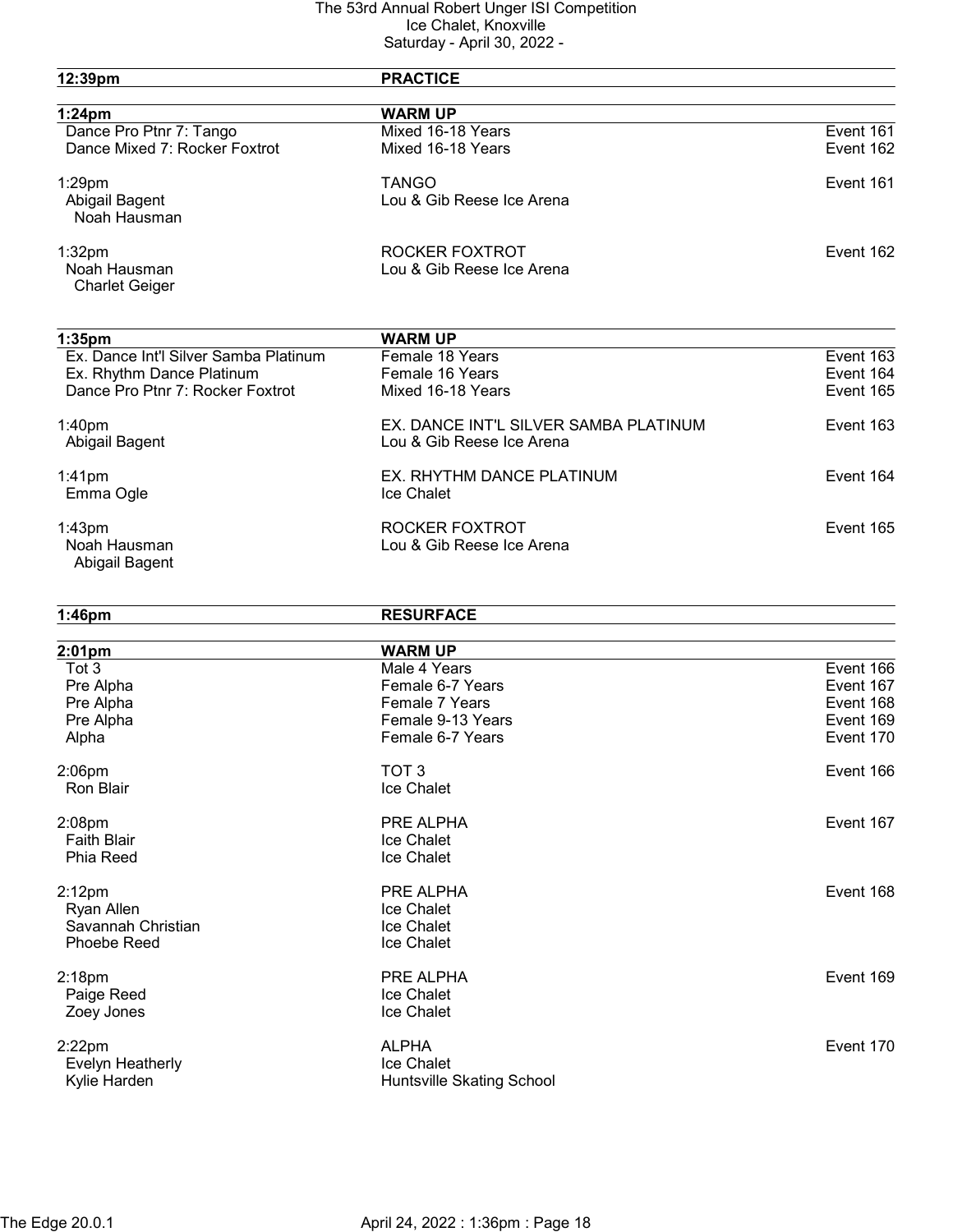| 2:26pm                  | <b>WARM UP</b>            |            |
|-------------------------|---------------------------|------------|
| Alpha                   | Male 8 Years              | Event 171  |
|                         |                           |            |
| Alpha                   | Female 9-10 Years         | Event 172  |
| Alpha                   | Female 13-16 Years        | Event 173  |
| <b>Beta</b>             | Female 7-9 Years          | Event 174  |
| 2:31 <sub>pm</sub>      | <b>ALPHA</b>              | Event 171  |
|                         |                           |            |
| <b>William Bauguess</b> | Ice Chalet                |            |
| $2:33$ pm               | <b>ALPHA</b>              | Event 172  |
| Ella Neal               | Edge Ice Center           |            |
| <b>Piper Reed</b>       | Ice Chalet                |            |
|                         |                           |            |
| $2:37$ pm               | <b>ALPHA</b>              | Event 173  |
| Amy Davis               | Ice Chalet                |            |
| Kelly VanWinkle         | Ice Chalet                |            |
| $2:41$ pm               | <b>BETA</b>               | Event 174  |
| Alina Orlovskyy         | Ice Chalet                |            |
|                         | Ice Chalet                |            |
| Evelyn Rose Swindeman   |                           |            |
| Elienna Maxwell         | Ice Chalet                |            |
|                         |                           |            |
| 2:47pm                  | <b>WARM UP</b>            |            |
| <b>Beta</b>             | Female 10-14 Years        | Event 175  |
| <b>Beta</b>             | Female 20 Years           | Event 176  |
| Gamma                   | Male 14 Years             | Event 177  |
|                         |                           |            |
| $2:52$ pm               | <b>BETA</b>               | Event 175  |
| Norah Paige Sawyers     | Ice Chalet                |            |
| Katelyn Harden          | Huntsville Skating School |            |
| <b>Allie Killeffer</b>  | Ice Chalet                |            |
|                         |                           |            |
| Mollie O'Beirne         | Huntsville Skating School |            |
| 3:00 <sub>pm</sub>      | <b>BETA</b>               | Event 176  |
| Kaitlyn Radford         | Ice Chalet                |            |
|                         |                           |            |
| 3:02pm                  | <b>GAMMA</b>              | Event 177  |
| George Kohnstamm        | Ice Chalet                |            |
|                         |                           |            |
| 3:04 <sub>pm</sub>      | <b>WARM UP</b>            |            |
| Delta                   | Female 6 Years            | Event 178  |
| Delta                   | Female 8 Years            | Event 179  |
| Delta                   | Female 14 Years           | Event 180  |
|                         |                           |            |
| Freestyle 1             | Female 9-11 Years         | Event 181  |
| Freestyle 2             | Female 10 Years           | Event 181A |
| 3:09pm                  | <b>DELTA</b>              | Event 178  |
| <b>Barbara Nicks</b>    | Ice Chalet                |            |
|                         |                           |            |
| $3:11$ pm               | <b>DELTA</b>              | Event 179  |
| <b>Whitley Bauguess</b> | Ice Chalet                |            |
| Eden McMahan            | Ice Chalet                |            |
|                         |                           |            |
| 3:15pm                  | <b>DELTA</b>              | Event 180  |
| <b>Skyler Rose</b>      | Ice Chalet                |            |
|                         |                           |            |
| $3:17$ pm               | <b>FREESTYLE 1</b>        | Event 181  |
| Callie Boucher          | Lou & Gib Reese Ice Arena |            |
| Isabelle Swindeman      | Ice Chalet                |            |
|                         |                           |            |
| $3:22$ pm               | <b>FREESTYLE 2</b>        | Event 181A |
| <b>Allison Reynolds</b> | Ice Chalet                |            |
|                         |                           |            |
|                         |                           |            |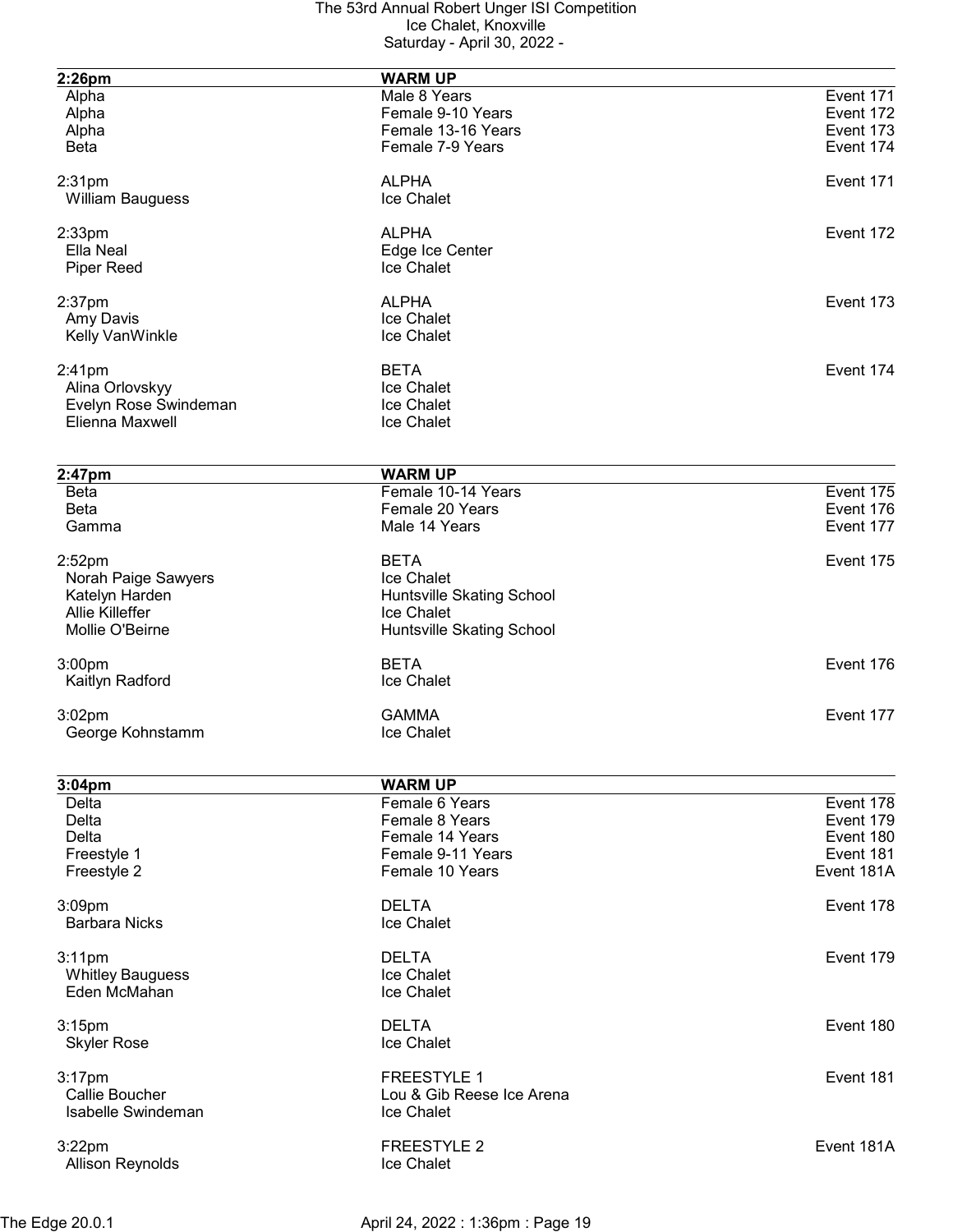| 3:24pm                           | <b>WARM UP</b>                |                        |
|----------------------------------|-------------------------------|------------------------|
| Pairs 1                          | Mixed 8-9 Years               | Event 182              |
| Ex. Pairs 1                      | Mixed 15-26 Years             | Event 183              |
| Open Pairs Bronze                | Mixed 16-18 Years             | Event 184              |
| 3:29pm                           | PAIRS <sub>1</sub>            | Event 182              |
| Isaac Hausman                    | Lou & Gib Reese Ice Arena     |                        |
| <b>Melody Martin</b>             |                               |                        |
| 3:32 <sub>pm</sub>               | EX. PAIRS 1                   | Event 183              |
| Grace Graham                     | Ice Chalet                    |                        |
| Andrew Giovengo                  |                               |                        |
| 3:34 <sub>pm</sub>               | <b>OPEN PAIRS BRONZE</b>      | Event 184              |
| Noah Hausman                     | Lou & Gib Reese Ice Arena     |                        |
| <b>Charlet Geiger</b>            |                               |                        |
| Austin Johnson<br>Abigail Bagent | Lou & Gib Reese Ice Arena     |                        |
|                                  |                               |                        |
| 3:40pm                           | <b>WARM UP</b>                |                        |
| Open FS Gold Short               | Female 19 Years               | Event 185<br>Event 186 |
| Open FS Platinum                 | Female 17 Years               |                        |
| 3:45pm                           | OPEN FS GOLD SHORT            | Event 185              |
| Kaitlyn Nash                     | Lou & Gib Reese Ice Arena     |                        |
| 3:48pm                           | <b>OPEN FS PLATINUM</b>       | Event 186              |
| Ericka Walter                    | Huntsville Skating School     |                        |
| 3:54 <sub>pm</sub>               | <b>RESURFACE</b>              |                        |
| 4:09pm                           | <b>WARM UP</b>                |                        |
| Open FS Gold                     | Male 18 Years                 | Event 187              |
| Open FS Gold                     | Female 19-20 Years            | Event 188              |
| Open FS Gold                     | <b>Female Adult</b>           | Event 189              |
| Open FS Platinum Short           | Female 17 Years               | Event 190              |
| $4:14$ pm                        | OPEN FS GOLD                  | Event 187              |
| Austin Johnson                   | Lou & Gib Reese Ice Arena     |                        |
| 4:18pm                           | OPEN FS GOLD                  | Event 188              |
| Kristian Handley                 | Huntsville Skating School     |                        |
| <b>Shannon Davis</b>             | Ice Chalet                    |                        |
| $4:26$ pm                        | OPEN FS GOLD                  | Event 189              |
| Jean Paradise                    | Huntsville Skating School     |                        |
| 4:30 <sub>pm</sub>               | <b>OPEN FS PLATINUM SHORT</b> | Event 190              |
| Ericka Walter                    | Huntsville Skating School     |                        |
| 4:34 <sub>pm</sub>               | <b>WARM UP</b>                |                        |
| Open FS Bronze                   | Male 8 Years                  | Event 191              |
| Open FS Bronze                   | Female 9 Years                | Event 192              |
| Open FS Bronze                   | Female 11-24 Years            | Event 193              |
| Open FS Bronze                   | Female 14-19 Years            | Event 194              |
| Open FS Bronze                   | <b>Female Adult</b>           | Event 195              |
| 4:39pm                           | <b>OPEN FS BRONZE</b>         | Event 191              |
| Isaac Hausman                    | Lou & Gib Reese Ice Arena     |                        |
|                                  |                               |                        |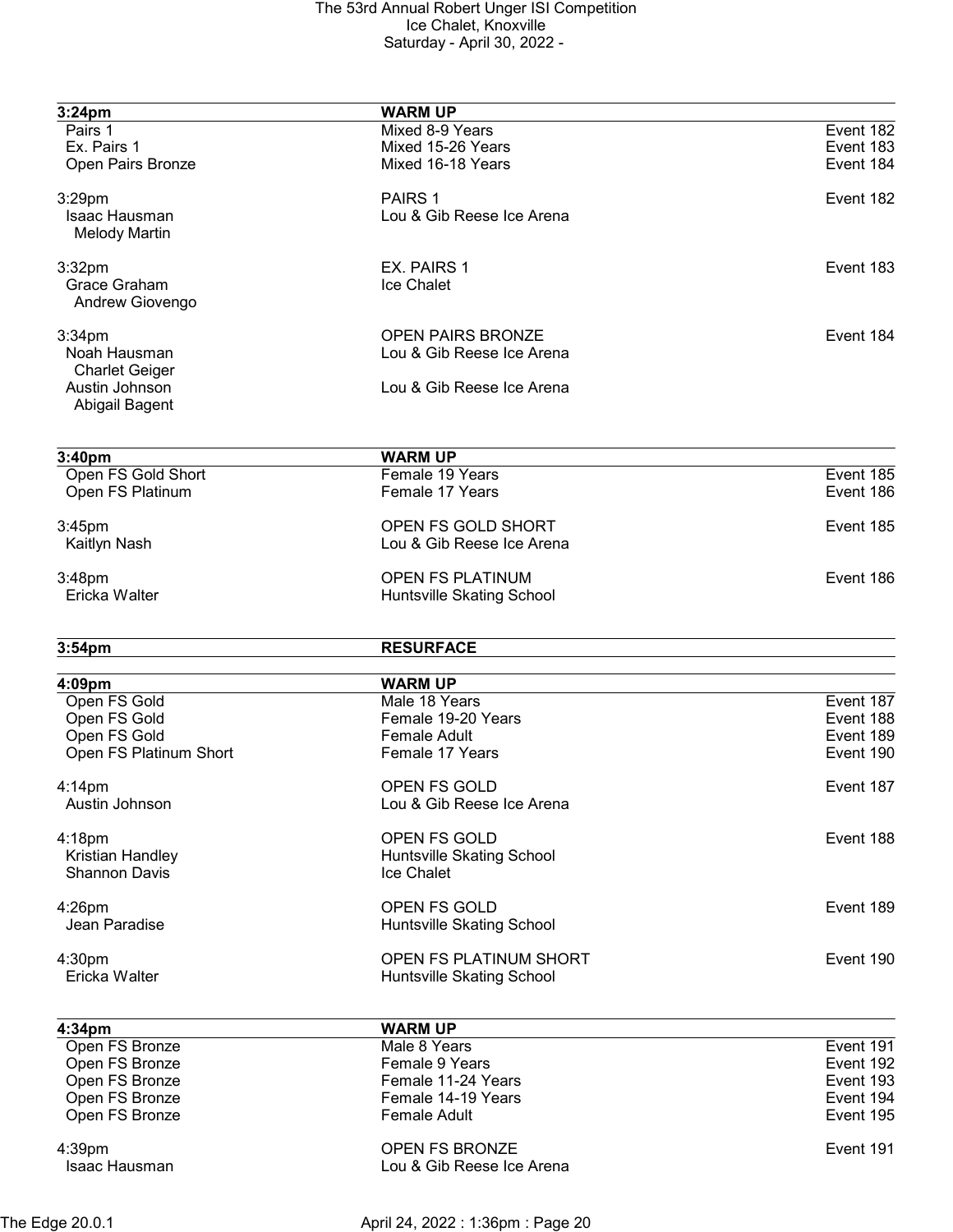|                                         | The 53rd Annual Robert Unger ISI Competition<br>Ice Chalet, Knoxville |           |
|-----------------------------------------|-----------------------------------------------------------------------|-----------|
|                                         | Saturday - April 30, 2022 -                                           |           |
| 4:42pm                                  | <b>OPEN FS BRONZE</b>                                                 | Event 192 |
| Hannah Rieger                           | Ice Chalet                                                            |           |
| 4:45pm                                  | <b>OPEN FS BRONZE</b>                                                 | Event 193 |
| <b>Adalyn Martin</b><br>Grace King      | Lou & Gib Reese Ice Arena<br>Ice Chalet                               |           |
| $4:51$ pm                               | <b>OPEN FS BRONZE</b>                                                 | Event 194 |
| Lillyanna Jacklet                       | Ice Chalet                                                            |           |
| <b>Grace Molloy</b><br>Arwen Roach      | Huntsville Skating School<br>Ice Chalet                               |           |
| 5:00pm                                  | <b>OPEN FS BRONZE</b>                                                 | Event 195 |
| Autumn Knoth-Jez<br>Helen Sylvester     | Huntsville Skating School<br>Huntsville Skating School                |           |
|                                         |                                                                       |           |
| 5:06pm<br>Freestyle 4                   | <b>WARM UP</b><br>Female 10-11 Years                                  | Event 196 |
| Open FS Silver                          | Female 15-16 Years                                                    | Event 197 |
| Open FS Gold                            | Female 16-18 Years                                                    | Event 198 |
| 5:11pm                                  | <b>FREESTYLE 4</b>                                                    | Event 196 |
| Samantha Bauguess<br>Ella Schall        | Ice Chalet<br>Lou & Gib Reese Ice Arena                               |           |
| Madeleine Darby                         | Ice Chalet                                                            |           |
| 5:20pm                                  | OPEN FS SILVER                                                        | Event 197 |
| Grace Graham<br>Sydney Chan             | Ice Chalet<br>Ice Chalet                                              |           |
| Alice Jinks                             | Huntsville Skating School                                             |           |
| Alexa Roth                              | <b>Ice Chalet</b>                                                     |           |
| Sabrina Fox                             | Huntsville Skating School                                             |           |
| 5:35pm                                  | <b>OPEN FS GOLD</b>                                                   | Event 198 |
| Isabela Miller<br>Abigail Bagent        | <b>Ice Chalet</b><br>Lou & Gib Reese Ice Arena                        |           |
| 5:43pm                                  | <b>WARM UP</b>                                                        |           |
| Open FS Silver                          | Female 11-12 Years                                                    | Event 199 |
| Open FS Silver                          | Female 13-14 Years                                                    | Event 200 |
| Open FS Silver                          | Female 17-23 Years                                                    | Event 201 |
| 5:48pm                                  | OPEN FS SILVER                                                        | Event 199 |
| Isabella Mitchell<br>Ella Schall        | Huntsville Skating School<br>Lou & Gib Reese Ice Arena                |           |
| <b>Charlotte Hardt</b>                  | Huntsville Skating School                                             |           |
| 5:57pm                                  | <b>OPEN FS SILVER</b>                                                 | Event 200 |
| Hannah Hausman<br>Alexandra Amyx        | Lou & Gib Reese Ice Arena<br>Lou & Gib Reese Ice Arena                |           |
| <b>Alex Gowans</b>                      | Lou & Gib Reese Ice Arena                                             |           |
| 6:06pm                                  | <b>OPEN FS SILVER</b>                                                 | Event 201 |
| Cassandre Dodd                          | <b>Huntsville Skating School</b>                                      |           |
| <b>Charlet Geiger</b><br>Nadia Paradise | Lou & Gib Reese Ice Arena<br>Huntsville Skating School                |           |
| 6:15pm                                  | <b>RESURFACE</b>                                                      |           |
|                                         |                                                                       |           |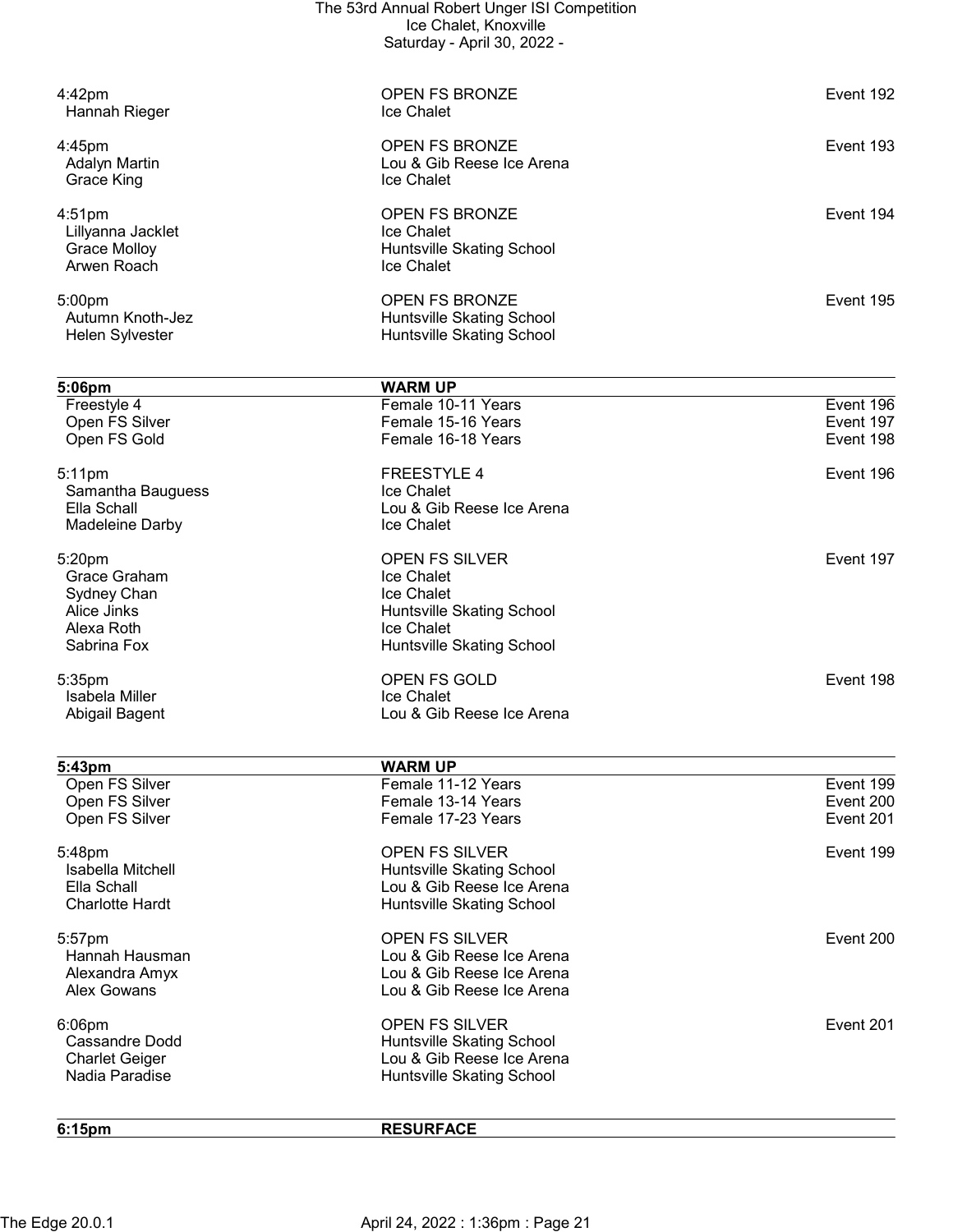| 6:30pm                        | <b>WARM UP</b>                |           |
|-------------------------------|-------------------------------|-----------|
| Ex. Freestyle 4               | Female 12 Years               | Event 202 |
| Open FS Silver                | Male 26 Years                 | Event 203 |
| Open FS Platinum Short        | Male 15-16 Years              | Event 204 |
| Footwork 9-Platinum           | Female 18-25 Years            | Event 205 |
| 6:35pm                        | EX. FREESTYLE 4               | Event 202 |
| <b>Maddison Ragle</b>         | Ice Chalet                    |           |
| $6:38$ pm                     | <b>OPEN FS SILVER</b>         | Event 203 |
| Andrew Giovengo               | Ice Chalet                    |           |
| 6:41pm                        | OPEN FS PLATINUM SHORT        | Event 204 |
| Altair Zentgraf               | Ice Chalet                    |           |
| Noah Hausman                  | Lou & Gib Reese Ice Arena     |           |
| 6:49pm                        | FOOTWORK 9-PLATINUM           | Event 205 |
| Jessi Buchko                  | Ice Chalet                    |           |
| Abigail Bagent                | Lou & Gib Reese Ice Arena     |           |
| <b>Bonnie Dudley</b>          | Ice Chalet                    |           |
|                               |                               |           |
| 6:54 <sub>pm</sub>            | <b>WARM UP</b>                |           |
| Drama Spot. FS4               | Female 13-14 Years            | Event 206 |
| Drama Spot. FS4               | Female 17 Years               | Event 207 |
| Drama Spot. FS6               | Female 14-20 Years            | Event 208 |
| 6:59pm                        | DRAMA SPOT. FS4               | Event 206 |
| Hannah Hausman                | Lou & Gib Reese Ice Arena     |           |
| Emma Williams                 | Huntsville Skating School     |           |
| <b>Alex Gowans</b>            | Lou & Gib Reese Ice Arena     |           |
| 7:07pm                        | DRAMA SPOT. FS4               | Event 207 |
| <b>Cassandre Dodd</b>         | Huntsville Skating School     |           |
| 7:09pm                        | DRAMA SPOT. FS6               | Event 208 |
| Sora Imai                     | Ice Chalet                    |           |
| Kristian Handley              | Huntsville Skating School     |           |
| <b>Shannon Davis</b>          | Ice Chalet                    |           |
|                               |                               |           |
| 7:18pm<br>Ensemble            | <b>WARM UP</b>                | Event 209 |
| Ensemble                      |                               | Event 210 |
| $7:23$ pm                     | <b>ENSEMBLE</b>               | Event 209 |
| <b>Happily Never After</b>    | Lou & Gib Reese Ice Arena     |           |
| $7:27$ pm                     | <b>ENSEMBLE</b>               | Event 210 |
| The Treble Makers             | Lou & Gib Reese Ice Arena     |           |
|                               |                               |           |
| 7:31 <sub>pm</sub>            | <b>WARM UP</b>                |           |
| Couples Spot. Lt. Ent. Bronze | Female 9-10 Years             | Event 211 |
| Couples Spot. Lt. Ent. Silver | Female 14 Years               | Event 212 |
| Couples Spot. Lt. Ent. Silver | Mixed 24-26 Years             | Event 213 |
| 7:36pm                        | COUPLES SPOT. LT. ENT. BRONZE | Event 211 |
| Hannah Rieger                 | Ice Chalet                    |           |
| <b>Allison Reynolds</b>       |                               |           |
| $7:39$ pm                     | COUPLES SPOT. LT. ENT. SILVER | Event 212 |
| Josie Jarrett                 | Ice Chalet                    |           |
| Lillyanna Jacklet             |                               |           |
|                               |                               |           |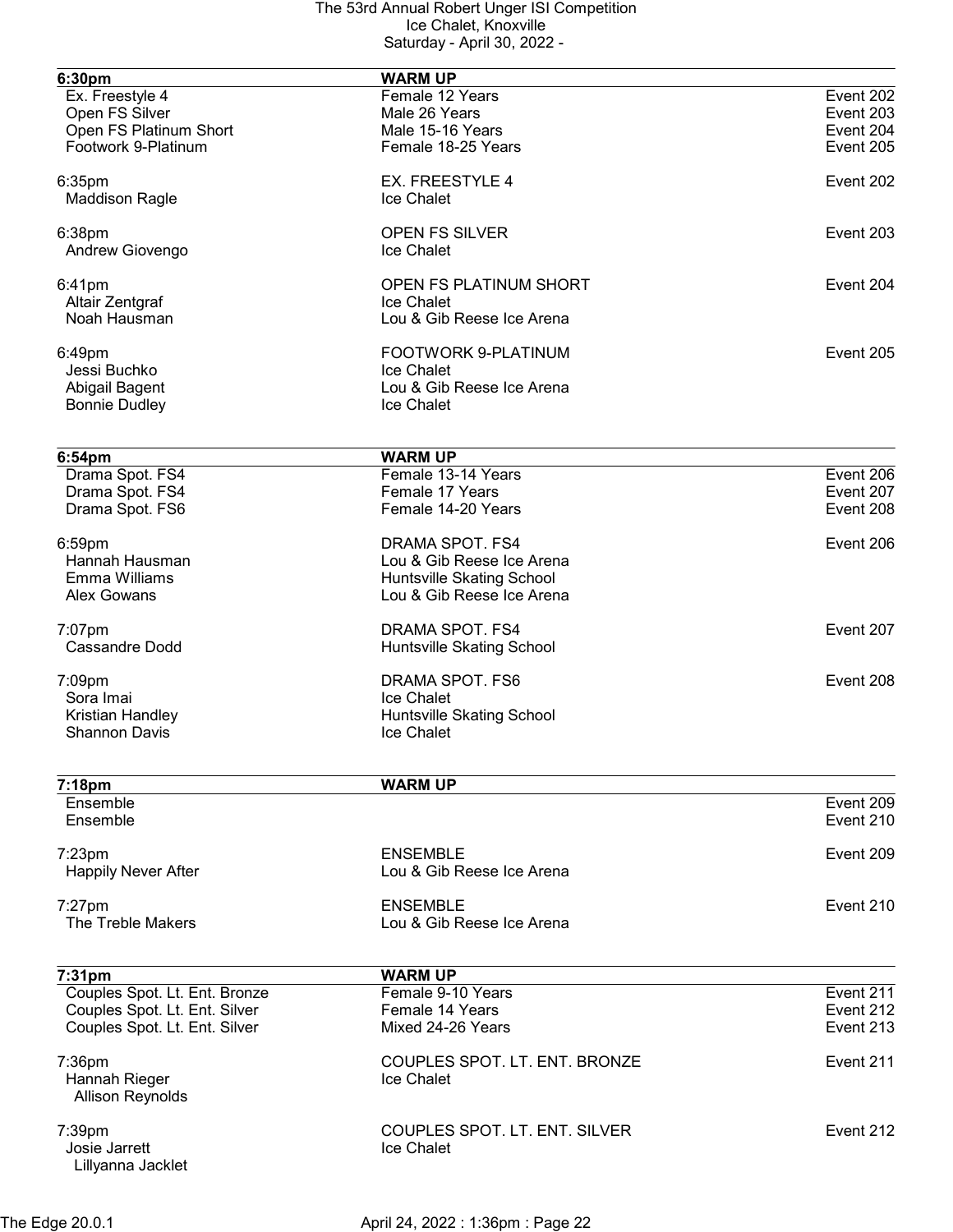Grace King Andrew Giovengo

7:41pm COUPLES SPOT. LT. ENT. SILVER Event 213

| 7:44pm                       | <b>WARM UP</b>                       |           |
|------------------------------|--------------------------------------|-----------|
| Lt. Ent. Spot. FS6-7         | Mixed 16-18 Years                    | Event 214 |
| Couples Spot. Drama Gold     | Mixed 20 Years                       | Event 215 |
| 7:49pm                       | LT. ENT. SPOT. FS6-7                 | Event 214 |
| Isabela Miller               | <b>Ice Chalet</b>                    |           |
| Austin Johnson               | Lou & Gib Reese Ice Arena            |           |
| Jaedyn Sobota                | Ice Chalet                           |           |
| 7:58pm                       | COUPLES SPOT. DRAMA GOLD             | Event 215 |
| Jeshua Jacklet               | Ice Chalet                           |           |
| <b>Shannon Davis</b>         |                                      |           |
| 8:01pm                       | <b>WARM UP</b>                       |           |
| Lt. Ent. Spot. FS1           | Female 9-14 Years                    | Event 216 |
| Lt. Ent. Spot. FS2-3         | Mixed 8-11 Years                     | Event 217 |
| 8:06pm                       | LT. ENT. SPOT. FS1                   | Event 216 |
| Callie Boucher               | Lou & Gib Reese Ice Arena            |           |
| Claire Clayton               | Huntsville Skating School            |           |
| <b>Haley McAdams</b>         | Huntsville Skating School            |           |
| 8:16pm                       | LT. ENT. SPOT. FS2-3                 | Event 217 |
| Isaac Hausman                | Lou & Gib Reese Ice Arena            |           |
| <b>Lillian Doss</b>          | Huntsville Skating School            |           |
| Anna Claire Abney            | Huntsville Skating School            |           |
| <b>Megan Stewart</b>         | Huntsville Skating School            |           |
| 8:26pm                       | <b>RESURFACE</b>                     |           |
|                              |                                      |           |
| 8:41pm<br>Lt. Ent. Spot. FS4 | <b>WARM UP</b><br>Female 15-16 Years | Event 218 |
| Lt. Ent. Spot. FS4           | Male Adult                           | Event 219 |
| 8:46pm                       | LT. ENT. SPOT. FS4                   | Event 218 |
| Alice Jinks                  | Huntsville Skating School            |           |
| Sabrina Fox                  | Huntsville Skating School            |           |
| Kate Early                   | Ice Chalet                           |           |
| Alisa Apostoaei              | Ice Chalet                           |           |
| 8:56pm                       | LT. ENT. SPOT. FS4                   | Event 219 |
| <b>Tony Knox</b>             | Ice Chalet                           |           |
| 8:58pm                       | <b>WARM UP</b>                       |           |
| <b>Theater Production</b>    |                                      | Event 220 |
| 9:03pm                       | THEATER PRODUCTION                   | Event 220 |
| Jungle Book                  | Lou & Gib Reese Ice Arena            |           |
| Aladdin                      | Ice Chalet                           |           |
| 9:18 <sub>pm</sub>           | <b>END OF DAYS EVENTS</b>            |           |
|                              |                                      |           |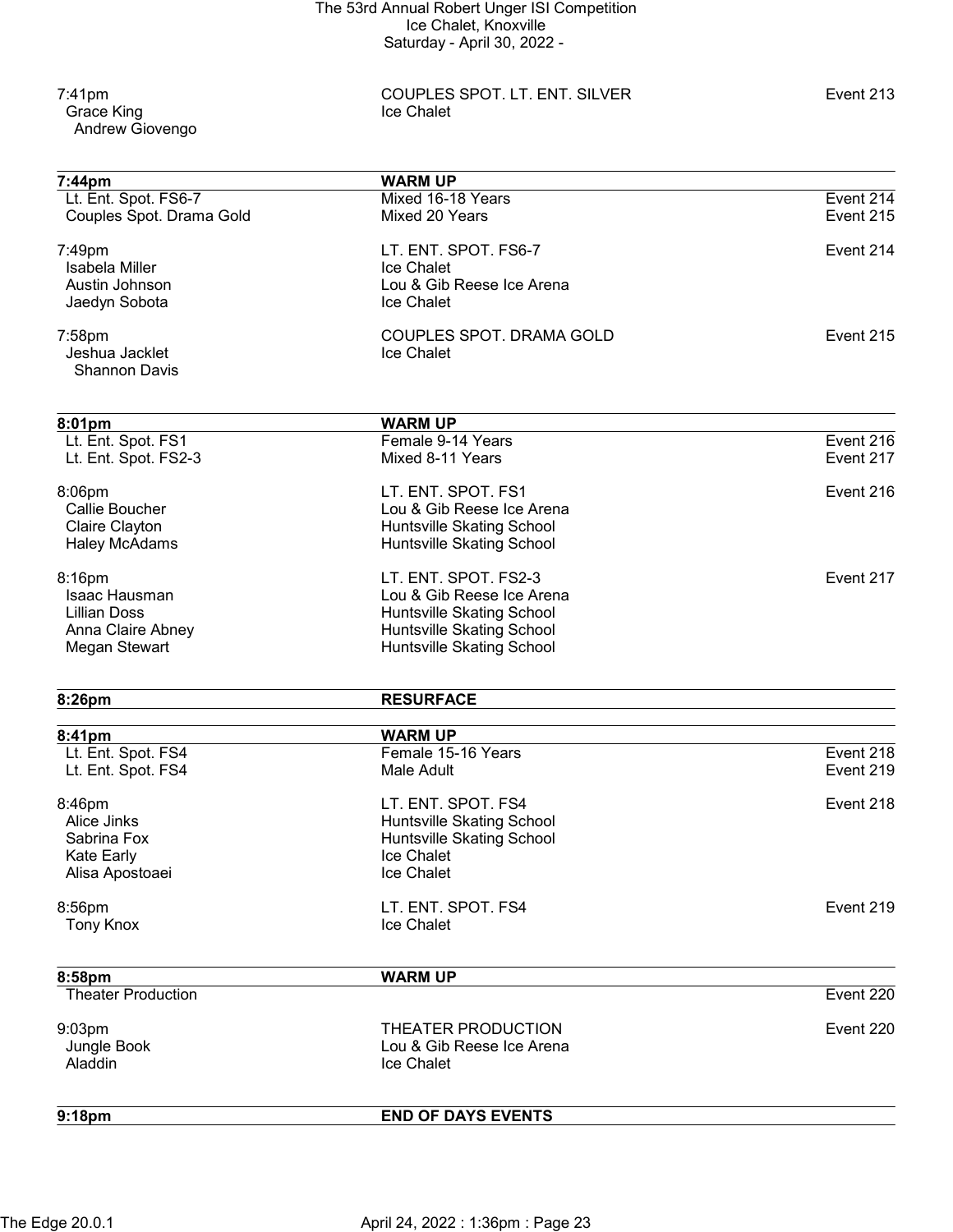| 8:30am                              | <b>RESURFACE</b>                   |           |
|-------------------------------------|------------------------------------|-----------|
| 8:45am                              | <b>WARM UP</b>                     |           |
| Figures 1                           | Female 14 Years                    | Event 221 |
| Solo Comp. FS1                      | Female 9-11 Years                  | Event 222 |
| 8:50am                              | <b>FIGURES 1</b>                   | Event 221 |
| Josie Jarrett                       | Ice Chalet                         |           |
| 8:52am                              | SOLO COMP. FS1                     | Event 222 |
| Emma Nolen                          | Ice Chalet                         |           |
| Callie Boucher                      | Lou & Gib Reese Ice Arena          |           |
| Isabelle Swindeman                  | Ice Chalet                         |           |
|                                     |                                    |           |
| 8:56am<br>Jump & Spin Team - High   | <b>WARM UP</b>                     | Event 224 |
| Jump & Spin Team - Medium           |                                    | Event 223 |
| 9:01am                              | <b>JUMP &amp; SPIN TEAM - HIGH</b> | Event 224 |
| Old Fogeys & Young Ladies           | Ice Chalet                         |           |
| <b>Teenage Mutant Ninja Turtles</b> | Lou & Gib Reese Ice Arena          |           |
| $9:07$ am                           | JUMP & SPIN TEAM - MEDIUM          | Event 223 |
| Welcome to the Jungle               | <b>Ice Chalet</b>                  |           |
| 9:10am                              | <b>WARM UP</b>                     |           |
| Couples Spot. Char. Low             | Mixed 6 Years-Adult                | Event 225 |
| Lt. Ent. Spot. FS4                  | Female 12-13 Years                 | Event 226 |
| 9:15am                              | COUPLES SPOT. CHAR. LOW            | Event 225 |
| <b>Barbara Nicks</b>                | Ice Chalet                         |           |
| Alina Orlovskyy                     |                                    |           |
| Lilah Hirtzinger<br>Iylah Kruise    | Lou & Gib Reese Ice Arena          |           |
| <b>Whitley Bauguess</b>             | Ice Chalet                         |           |
| Jason Rieger                        |                                    |           |
| 9:21am                              | LT. ENT. SPOT. FS4                 | Event 226 |
| Caitlin Orr                         | Lou & Gib Reese Ice Arena          |           |
| Alexandra Amyx                      | Lou & Gib Reese Ice Arena          |           |
| 9:26am                              | <b>WARM UP</b>                     |           |
| Couple Spotlight LE Gold            | Mixed 18 Years                     | Event 227 |
| Couples Spot. Lt. Ent. Gold         | Female 17-19 Years                 | Event 228 |
| Couples Spot. Char. Gold            | Female 18 Years                    | Event 229 |
| 9:31am                              | <b>COUPLE SPOTLIGHT LE GOLD</b>    | Event 227 |
| Austin Johnson                      | Lou & Gib Reese Ice Arena          |           |
| Abigail Bagent                      |                                    |           |
| 9:33am                              | COUPLES SPOT. LT. ENT. GOLD        | Event 228 |
| Cassandre Dodd                      | Huntsville Skating School          |           |
| Kristian Handley                    |                                    |           |
| 9:36am                              | COUPLES SPOT. CHAR. GOLD           | Event 229 |
| Jaedyn Sobota                       | Ice Chalet                         |           |
| <b>Bonnie Dudley</b>                |                                    |           |
|                                     |                                    |           |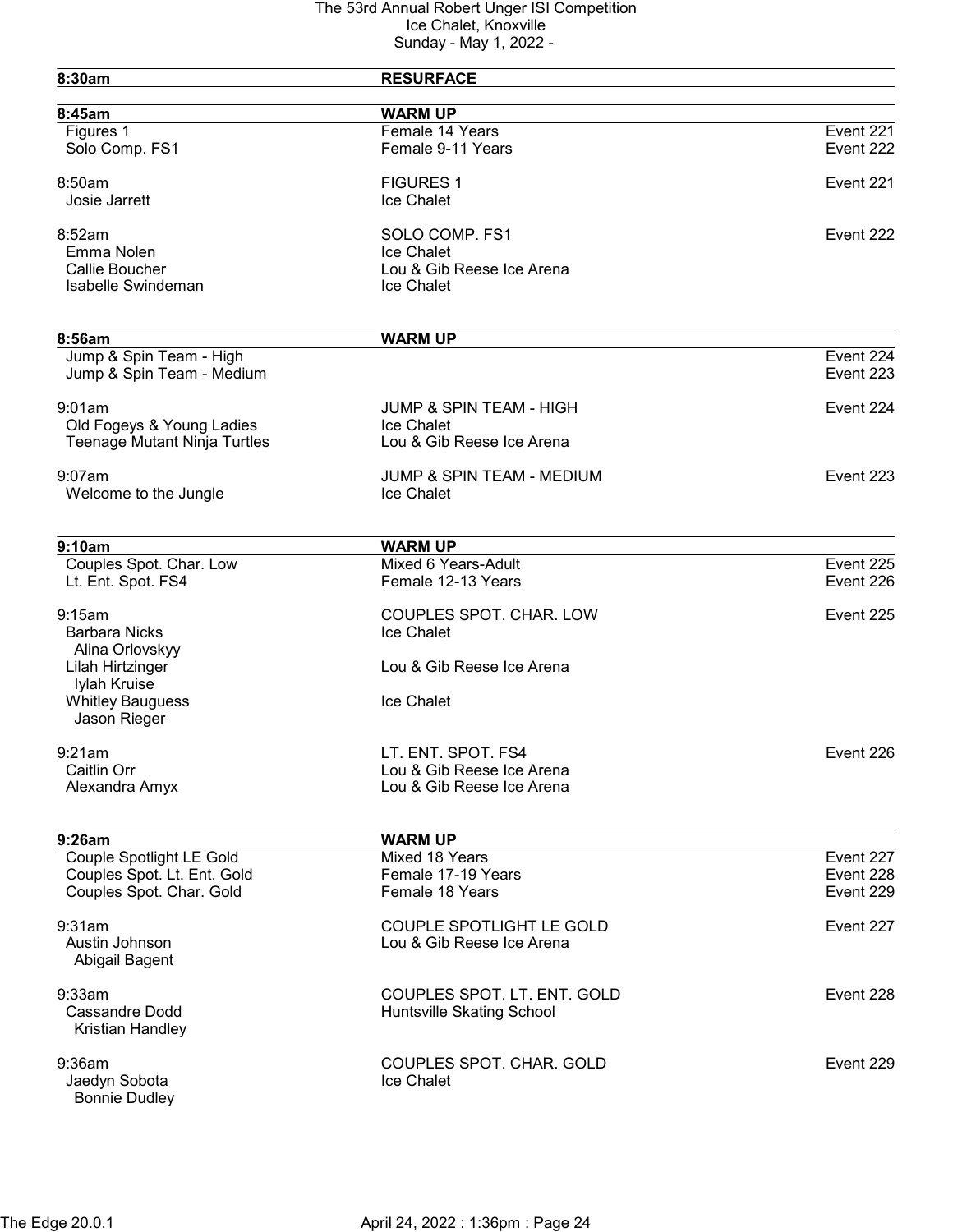| 9:39am                     | <b>WARM UP</b>                    |           |
|----------------------------|-----------------------------------|-----------|
| Couples Spot. Char. Silver | Mixed 8 Years-Adult               | Event 230 |
| Couples Spot. Char. Bronze | Female 19 Years                   | Event 231 |
| Char. Spot. FS4            | Female 16-23 Years                | Event 232 |
| 9:44am                     | <b>COUPLES SPOT. CHAR. SILVER</b> | Event 230 |
| Isaac Hausman              | Lou & Gib Reese Ice Arena         |           |
| <b>Charlet Geiger</b>      |                                   |           |
| <b>Colton Jarrett</b>      | Ice Chalet                        |           |
| <b>Tony Knox</b>           |                                   |           |
| <b>Adalyn Martin</b>       | Lou & Gib Reese Ice Arena         |           |
| Ella Schall                |                                   |           |
| 9:51am                     | COUPLES SPOT. CHAR. BRONZE        | Event 231 |
| <b>Rachil McAllister</b>   | Ice Chalet                        |           |
| Arwen Roach                |                                   |           |
| 9:54am                     | CHAR. SPOT. FS4                   | Event 232 |
| <b>Rosie Christy</b>       | Lou & Gib Reese Ice Arena         |           |
| Nadia Paradise             | Huntsville Skating School         |           |
|                            |                                   |           |
| 9:59am                     | <b>WARM UP</b>                    |           |
| Lt. Ent. Spot. Tot 3       | Female 6 Years                    | Event 233 |
| Lt. Ent. Spot. Pre Alpha   | Female 6 Years                    | Event 234 |
| Lt. Ent. Spot. Beta        | Female 7-8 Years                  | Event 235 |
| Drama Spot. Alpha          | Female 9 Years-Adult              | Event 236 |
| Lt. Ent. Spot. Delta       | Female 6 Years                    | Event 237 |
| Drama Spot. FS3            | <b>Female Adult</b>               | Event 238 |
| 10:04am                    | LT. ENT. SPOT. TOT 3              | Event 233 |
| <b>Riley Emmert</b>        | Ice Chalet                        |           |
| 10:06am                    | LT. ENT. SPOT. PRE ALPHA          | Event 234 |
| Maya Chohan                | Ice Chalet                        |           |
| 10:08am                    | LT. ENT. SPOT. BETA               | Event 235 |
| Alina Orlovskyy            | Ice Chalet                        |           |
| Lilah Hirtzinger           | Lou & Gib Reese Ice Arena         |           |
| 10:12am                    | DRAMA SPOT. ALPHA                 | Event 236 |
| Ella Neal                  | Edge Ice Center                   |           |
| Christina Swanson          | Frank Southern Bloomington FSC    |           |
| 10:16am                    | LT. ENT. SPOT. DELTA              | Event 237 |
| <b>Barbara Nicks</b>       | Ice Chalet                        |           |
| 10:18am                    | DRAMA SPOT. FS3                   | Event 238 |
| Autumn Knoth-Jez           | Huntsville Skating School         |           |

10:20am RESURFACE

| $10:35$ am                   | <b>WARM UP</b>                               |           |
|------------------------------|----------------------------------------------|-----------|
| Char. Spot. FS7              | Male 18 Years                                | Event 239 |
| Char. Spot. FS4              | Mixed 9-12 Years                             | Event 240 |
| Char. Spot. FS4              | Female 13-14 Years                           | Event 241 |
| $10:40$ am<br>Austin Johnson | CHAR, SPOT, FS7<br>Lou & Gib Reese Ice Arena | Event 239 |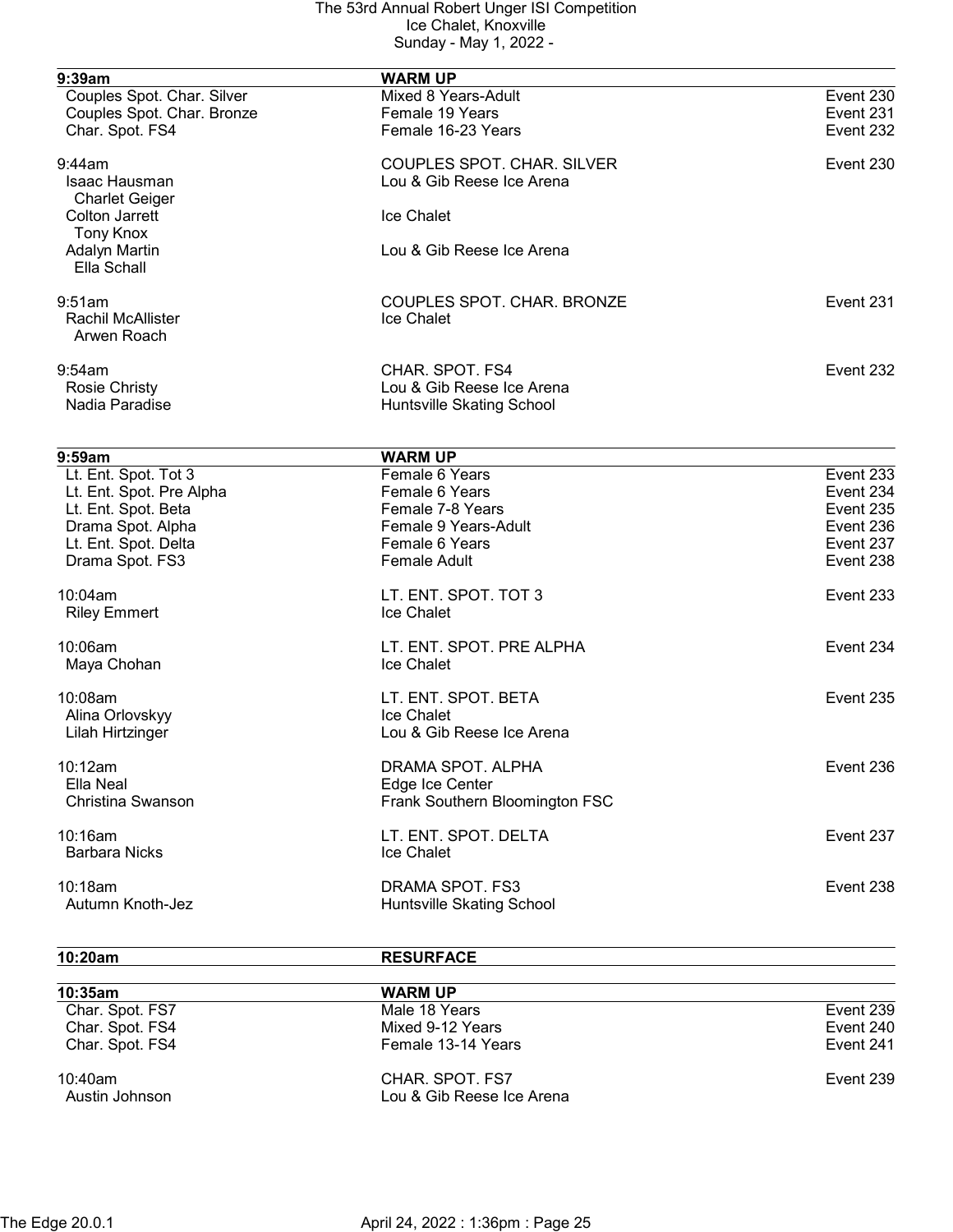| Event 240                                        |
|--------------------------------------------------|
| Event 241                                        |
|                                                  |
| Event 242<br>Event 243<br>Event 244<br>Event 245 |
| Event 242                                        |
| Event 243                                        |
| Event 244                                        |
| Event 245                                        |
|                                                  |

| 11:31am                          | <b>WARM UP</b>                                |           |
|----------------------------------|-----------------------------------------------|-----------|
| Char. Spot. Alpha                | Male 8 Years                                  | Event 246 |
| Char. Spot. Beta                 | Female 9 Years                                | Event 247 |
| Char. Spot. Beta                 | Male Adult                                    | Event 248 |
| Char. Spot. Gamma                | Male 14 Years                                 | Event 249 |
| Char. Spot. Delta                | Male 8 Years                                  | Event 250 |
| Theme Spot. Delta                | Female 12 Years                               | Event 251 |
| Theme Spot. Beta                 | Female 7-11 Years                             | Event 252 |
| Theme Spot. Alpha                | <b>Female Adult</b>                           | Event 253 |
| 11:36am<br>William Bauguess      | CHAR. SPOT. ALPHA<br><b>Ice Chalet</b>        | Event 246 |
| $11:38$ am<br>Iylah Kruise       | CHAR. SPOT. BETA<br>Lou & Gib Reese Ice Arena | Event 247 |
| $11:40$ am<br>Dan Moore          | CHAR. SPOT. BETA<br>Huntsville Skating School | Event 248 |
| 11:42am<br>George Kohnstamm      | CHAR. SPOT. GAMMA<br><b>Ice Chalet</b>        | Event 249 |
| 11:44am<br><b>Colton Jarrett</b> | CHAR. SPOT. DELTA<br><b>Ice Chalet</b>        | Event 250 |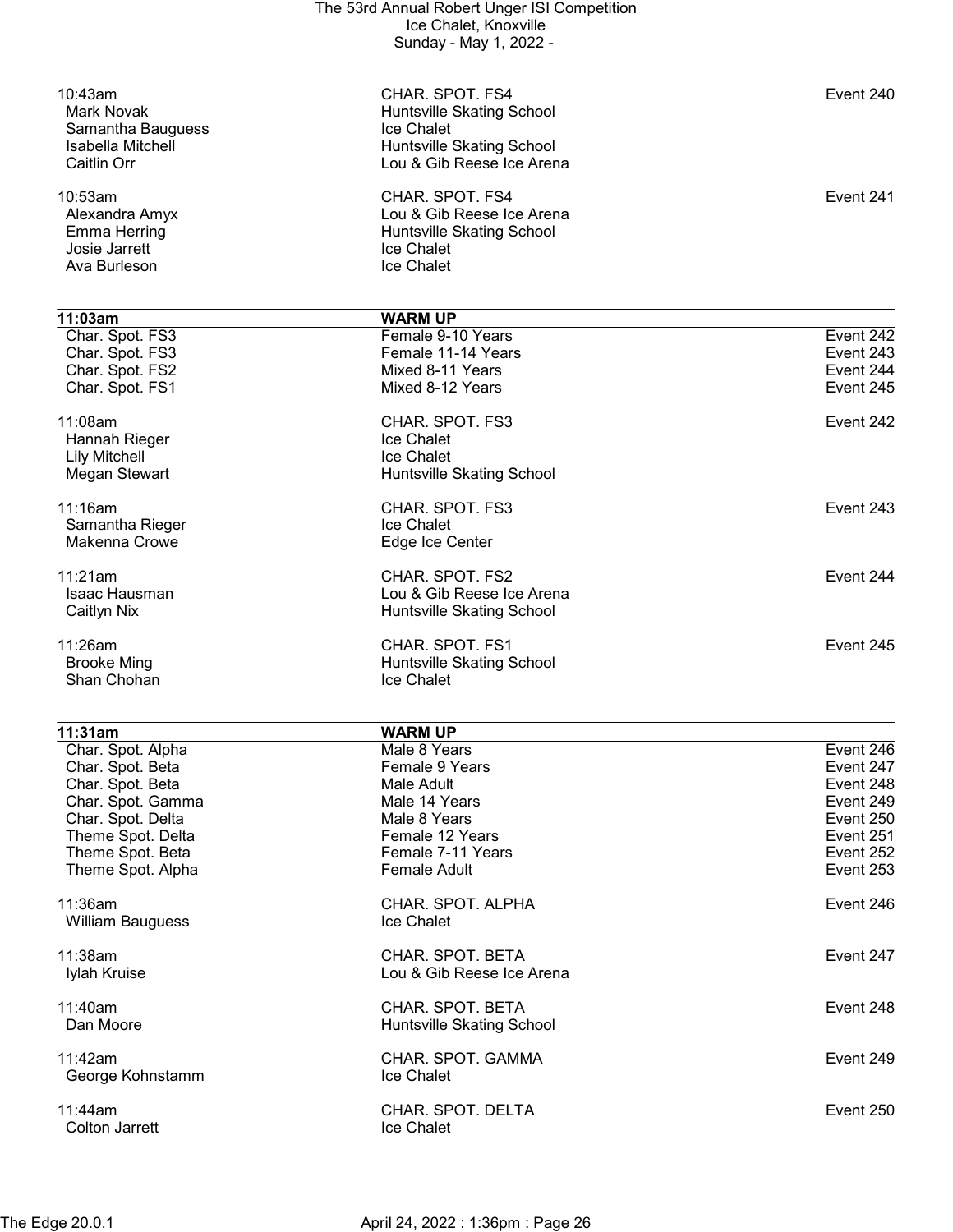| The 53rd Annual Robert Unger ISI Competition |
|----------------------------------------------|
| Ice Chalet, Knoxville                        |
| Sunday - May 1, 2022 -                       |

| 11:46am<br>Sophie Caffrey                            | THEME SPOT. DELTA<br>Ice Chalet                              | Event 251 |
|------------------------------------------------------|--------------------------------------------------------------|-----------|
| 11:48am<br>Alina Orlovskyy<br><b>Allie Killeffer</b> | THEME SPOT. BETA<br>Ice Chalet<br>Ice Chalet                 | Event 252 |
| 11:52am<br>Christina Swanson                         | THEME SPOT. ALPHA<br>Frank Southern Bloomington FSC          | Event 253 |
| 11:54am                                              | <b>WARM UP</b>                                               |           |
| Couples Spot. Lt. Ent. Platinum                      | Male 16-18 Years                                             | Event 254 |
| 11:59am<br>Noah Hausman<br>Austin Johnson            | COUPLES SPOT. LT. ENT. PLATINUM<br>Lou & Gib Reese Ice Arena | Event 254 |
| 12:02pm                                              | <b>RESURFACE</b>                                             |           |
| 12:17pm                                              | <b>WARM UP</b>                                               |           |
| Sync. Skate                                          | Teen                                                         | Event 255 |
| 12:22pm<br><b>RU Revolution - Teen</b>               | <b>SYNC. SKATE</b><br>Ice Chalet                             | Event 255 |
| 12:27pm                                              | <b>WARM UP</b>                                               |           |
| Sync. Form.                                          | Adult                                                        | Event 256 |
| 12:32pm<br>Alabama Special Olympics Unified Synchro  | SYNC. FORM.<br>Huntsville Skating School                     | Event 256 |
| 12:38pm                                              | <b>WARM UP</b>                                               |           |
| Sync. Advance Form.                                  | Youth                                                        | Event 257 |
| 12:43pm<br><b>RU Revolution - Youth</b>              | SYNC. ADVANCE FORM.<br>Ice Chalet                            | Event 257 |
| 12:50pm                                              | <b>WARM UP</b>                                               |           |
| Sync. Advance Form.                                  | Teen                                                         | Event 258 |
| 12:55pm<br>Arctic Snowflakes - Warrior               | SYNC. ADVANCE FORM.<br>Lou & Gib Reese Ice Arena             | Event 258 |
| $1:01$ pm                                            | <b>WARM UP</b>                                               |           |
| Sync. Skate                                          | Adult                                                        | Event 259 |
| $1:06$ pm<br><b>Blade Rockers</b>                    | <b>SYNC. SKATE</b><br>Huntsville Skating School              | Event 259 |
| $1:11$ pm                                            | <b>WARM UP</b>                                               |           |
| Sync. Skate                                          | Sr. Youth                                                    | Event 260 |
| $1:16$ pm<br><b>RU Revolution - Senior Youth</b>     | <b>SYNC. SKATE</b><br>Ice Chalet                             | Event 260 |